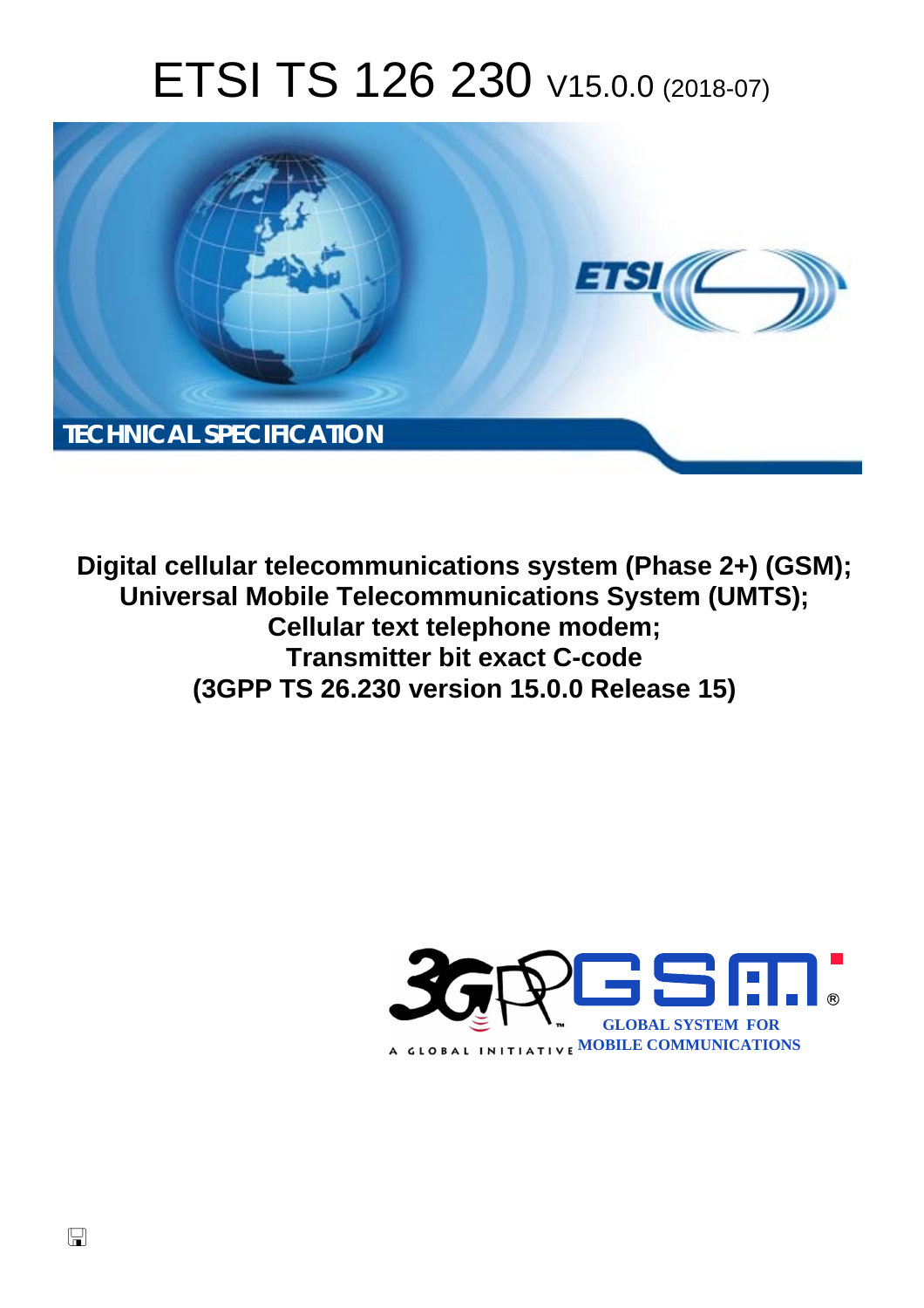Reference RTS/TSGS-0426230vf00

> Keywords GSM,UMTS

#### *ETSI*

#### 650 Route des Lucioles F-06921 Sophia Antipolis Cedex - FRANCE

Tel.: +33 4 92 94 42 00 Fax: +33 4 93 65 47 16

Siret N° 348 623 562 00017 - NAF 742 C Association à but non lucratif enregistrée à la Sous-Préfecture de Grasse (06) N° 7803/88

#### *Important notice*

The present document can be downloaded from: <http://www.etsi.org/standards-search>

The present document may be made available in electronic versions and/or in print. The content of any electronic and/or print versions of the present document shall not be modified without the prior written authorization of ETSI. In case of any existing or perceived difference in contents between such versions and/or in print, the only prevailing document is the print of the Portable Document Format (PDF) version kept on a specific network drive within ETSI Secretariat.

Users of the present document should be aware that the document may be subject to revision or change of status. Information on the current status of this and other ETSI documents is available at <https://portal.etsi.org/TB/ETSIDeliverableStatus.aspx>

If you find errors in the present document, please send your comment to one of the following services: <https://portal.etsi.org/People/CommiteeSupportStaff.aspx>

#### *Copyright Notification*

No part may be reproduced or utilized in any form or by any means, electronic or mechanical, including photocopying and microfilm except as authorized by written permission of ETSI. The content of the PDF version shall not be modified without the written authorization of ETSI. The copyright and the foregoing restriction extend to reproduction in all media.

> © ETSI 2018. All rights reserved.

**DECT**TM, **PLUGTESTS**TM, **UMTS**TM and the ETSI logo are trademarks of ETSI registered for the benefit of its Members. **3GPP**TM and **LTE**TM are trademarks of ETSI registered for the benefit of its Members and of the 3GPP Organizational Partners. **oneM2M** logo is protected for the benefit of its Members.

**GSM**® and the GSM logo are trademarks registered and owned by the GSM Association.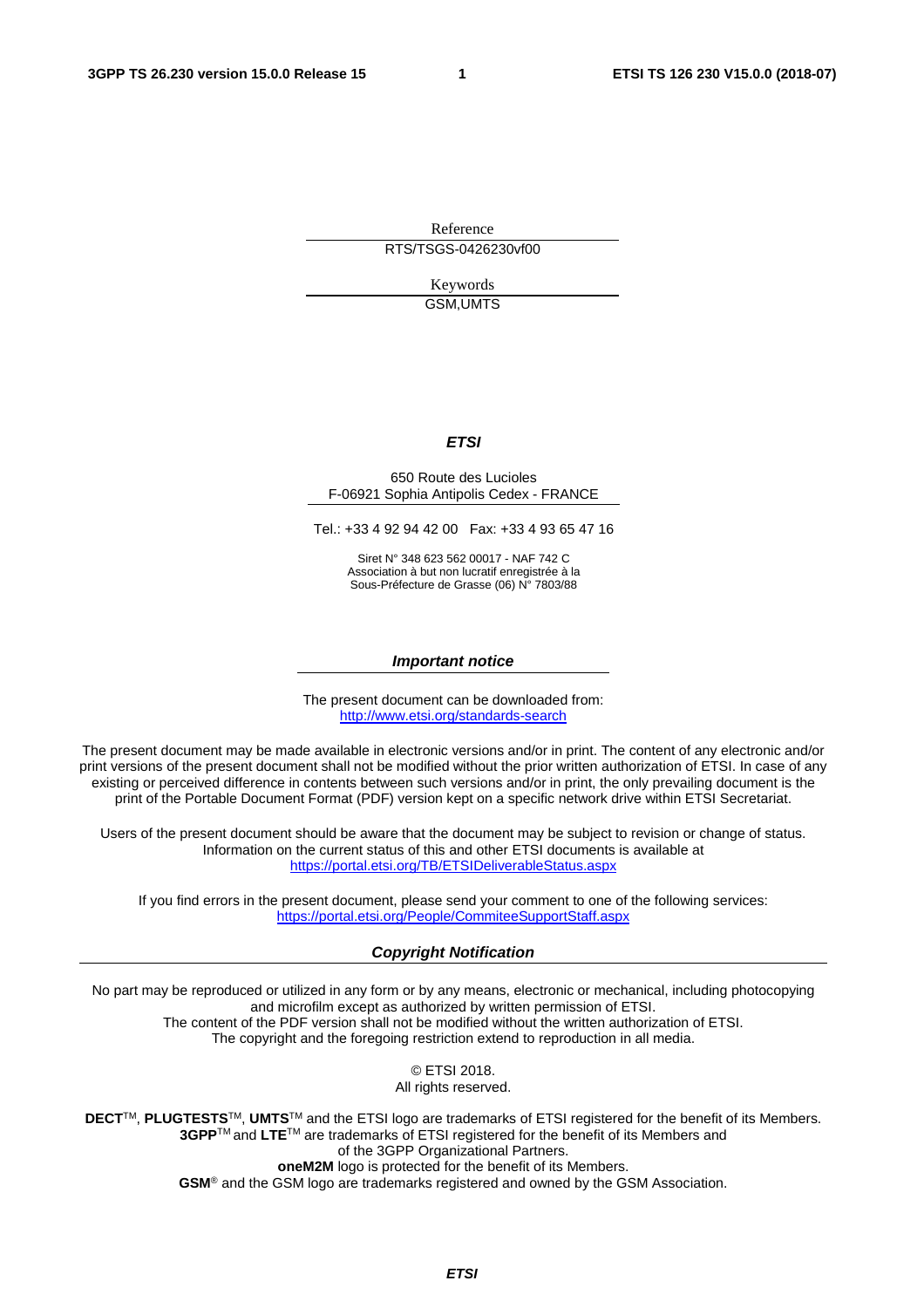### Intellectual Property Rights

#### Essential patents

IPRs essential or potentially essential to normative deliverables may have been declared to ETSI. The information pertaining to these essential IPRs, if any, is publicly available for **ETSI members and non-members**, and can be found in ETSI SR 000 314: *"Intellectual Property Rights (IPRs); Essential, or potentially Essential, IPRs notified to ETSI in respect of ETSI standards"*, which is available from the ETSI Secretariat. Latest updates are available on the ETSI Web server ([https://ipr.etsi.org/\)](https://ipr.etsi.org/).

Pursuant to the ETSI IPR Policy, no investigation, including IPR searches, has been carried out by ETSI. No guarantee can be given as to the existence of other IPRs not referenced in ETSI SR 000 314 (or the updates on the ETSI Web server) which are, or may be, or may become, essential to the present document.

#### **Trademarks**

The present document may include trademarks and/or tradenames which are asserted and/or registered by their owners. ETSI claims no ownership of these except for any which are indicated as being the property of ETSI, and conveys no right to use or reproduce any trademark and/or tradename. Mention of those trademarks in the present document does not constitute an endorsement by ETSI of products, services or organizations associated with those trademarks.

### Foreword

This Technical Specification (TS) has been produced by ETSI 3rd Generation Partnership Project (3GPP).

The present document may refer to technical specifications or reports using their 3GPP identities, UMTS identities or GSM identities. These should be interpreted as being references to the corresponding ETSI deliverables.

The cross reference between GSM, UMTS, 3GPP and ETSI identities can be found under [http://webapp.etsi.org/key/queryform.asp.](http://webapp.etsi.org/key/queryform.asp)

### Modal verbs terminology

In the present document "**shall**", "**shall not**", "**should**", "**should not**", "**may**", "**need not**", "**will**", "**will not**", "**can**" and "**cannot**" are to be interpreted as described in clause 3.2 of the [ETSI Drafting Rules](https://portal.etsi.org/Services/editHelp!/Howtostart/ETSIDraftingRules.aspx) (Verbal forms for the expression of provisions).

"**must**" and "**must not**" are **NOT** allowed in ETSI deliverables except when used in direct citation.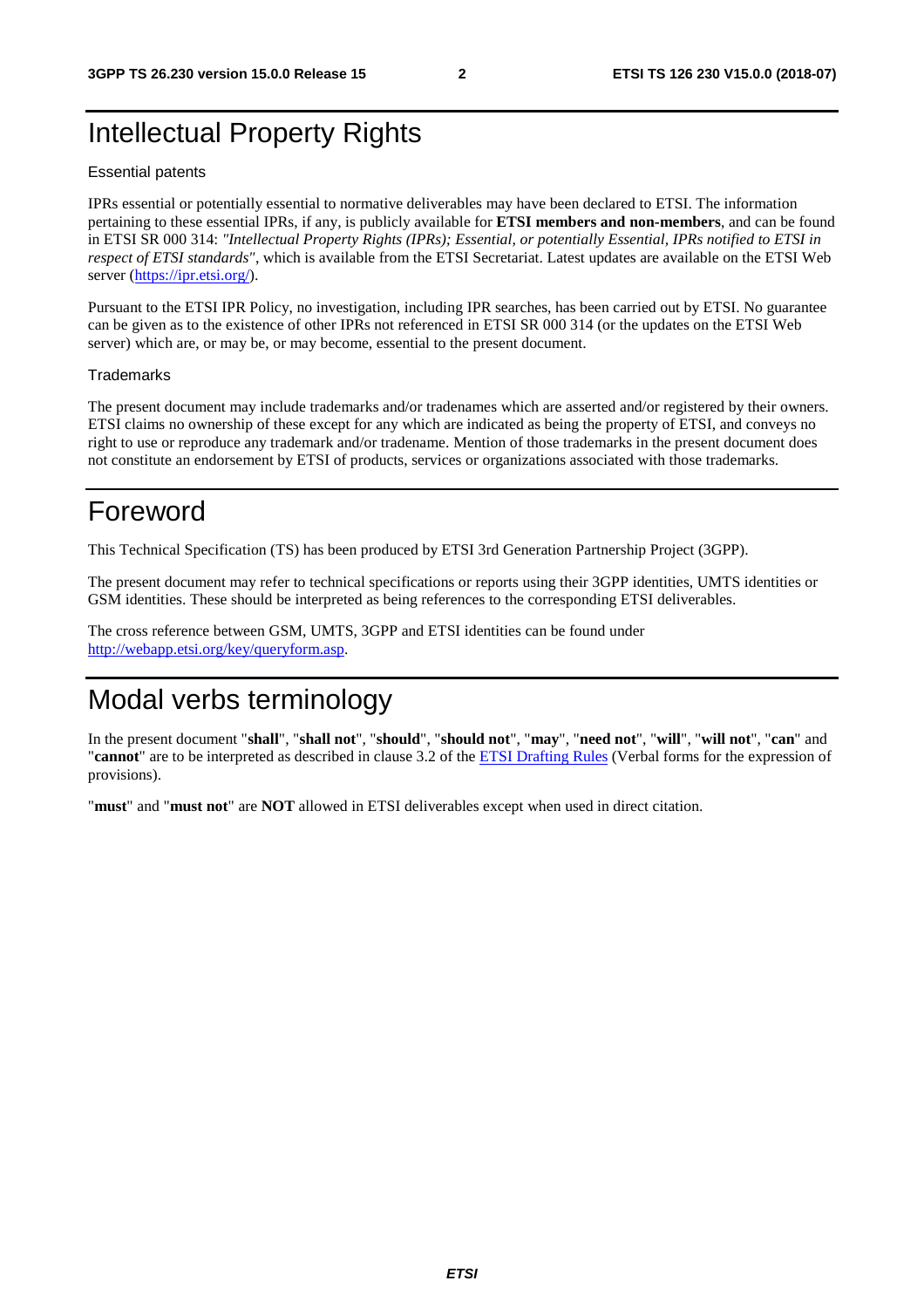## Contents

| $\mathbf{0}$ |                               |  |
|--------------|-------------------------------|--|
| $\mathbf{1}$ |                               |  |
| 2            |                               |  |
| 3            |                               |  |
| 3.1          |                               |  |
| 3.2          |                               |  |
| 3.3          |                               |  |
| 3.3.1        |                               |  |
| 3.3.2        |                               |  |
| 3.4          |                               |  |
| 3.5          |                               |  |
| 3.6          |                               |  |
|              | <b>Annex A (informative):</b> |  |
|              |                               |  |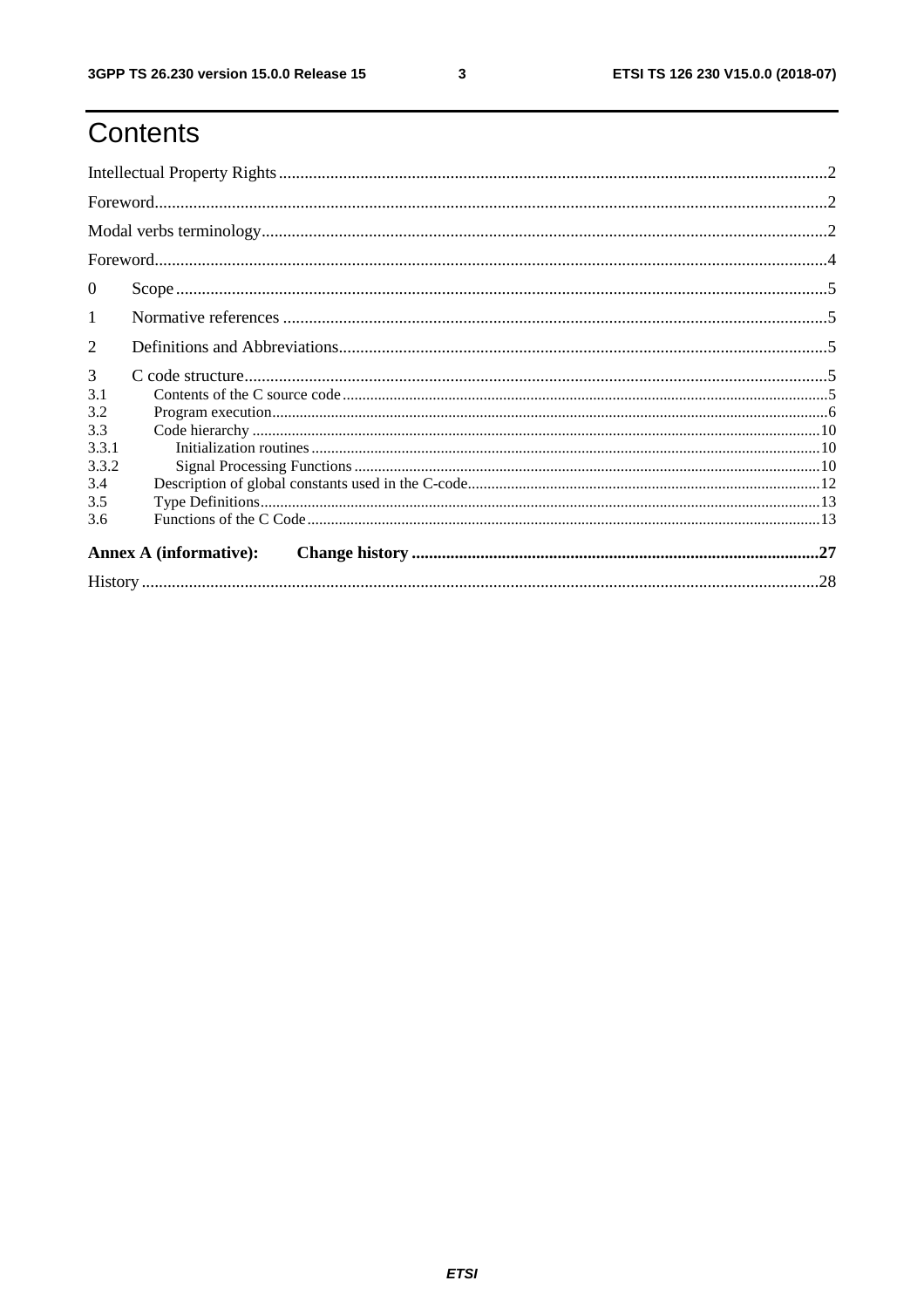### Foreword

This Technical Specification has been produced by T1P1.

The contents of the present document are subject to continuing work within the 3GPP TSG and may change following formal 3GPP approval. Should the 3GPP TSG modify the contents of this TS, it will be re-released by the 3GPP TSG with an identifying change of release date and an increase in version number as follows:

Version x.y.z

where:

- x the first digit:
	- 1 presented to 3GPP for information;
	- 2 presented to 3GPP for approval;
	- 3 Indicates 3GPP approved document under change control.
- y the second digit is incremented for all changes of substance, i.e. technical enhancements, corrections, updates, etc.
- z the third digit is incremented when editorial only changes have been incorporated in the specification;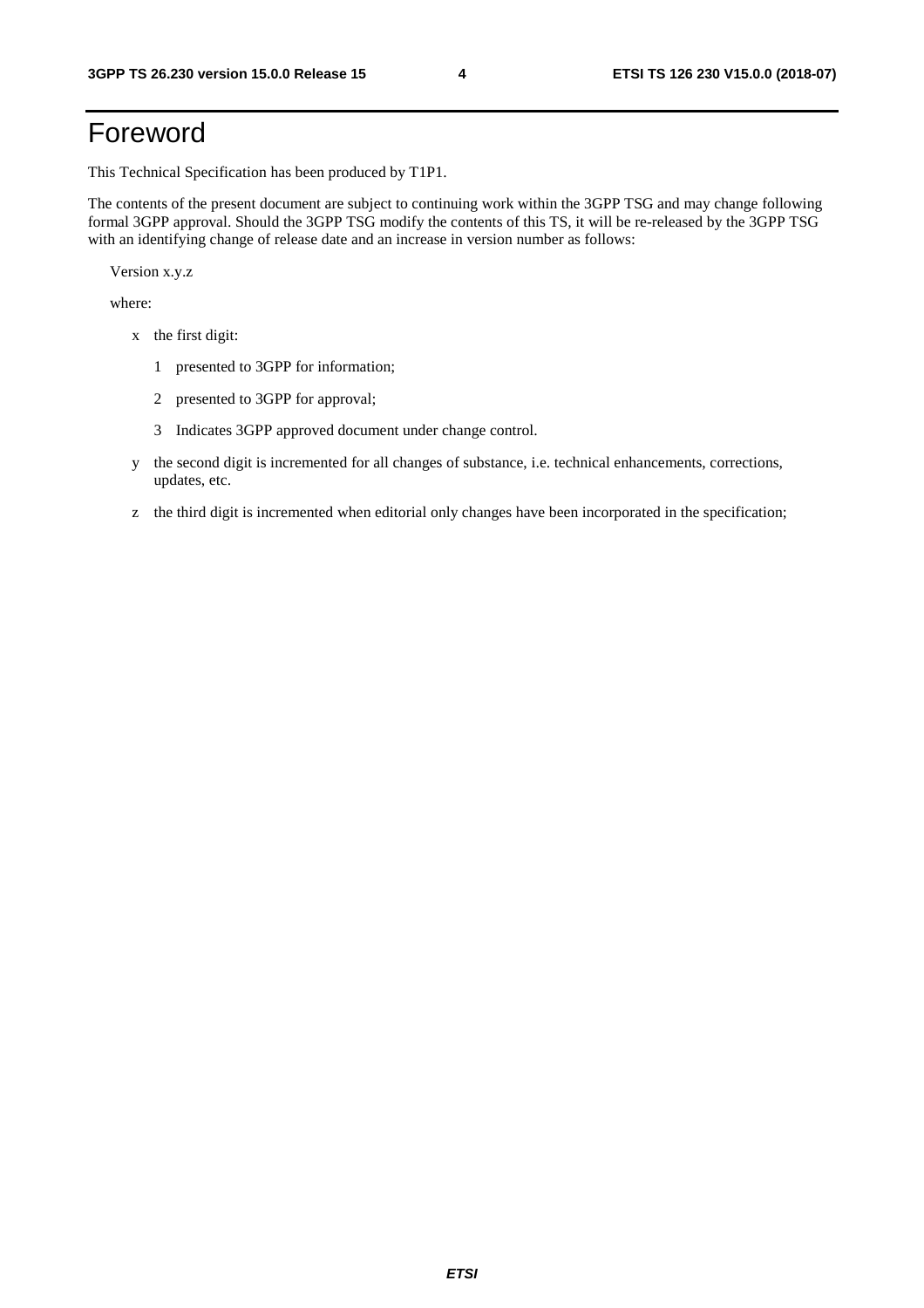#### 0 Scope

This Technical Standard (TS) contains an electronic copy of the ANSI-C code for the Cellular Text Telephone Modem (CTM) for reliable transmission of text telephone text via the speech channel of cellular networks. While CTM is generally usable with text in UCS coding, the example application linked to CTM in this document is limited to use the signals and character set of the Baudot type.

### 1 Normative references

This TS incorporates by dated and undated reference, provisions from other publications. These normative references are cited at the appropriate places in the text and the publications are listed hereafter. For dated references, subsequent amendments to or revisions of any of these publications apply to this TS only when incorporated in it by amendment or revision. For undated references, the latest edition of the publication referred to applies.

[1] 3GPP TS 26.226: "Cellular text telephone modem; General description".

[2] ISO/IEC 10646-1: "Information technology – Universal Multiple-Octet Coded Character Set (UCS) – Part 1: Architecture and Basic Multilingual Plane".

### 2 Definitions and Abbreviations

For the purposes of this TS, the following abbreviations apply:

| Cellular Text Telephone Modem                                                                   |
|-------------------------------------------------------------------------------------------------|
| <b>Forward Error Correction</b>                                                                 |
| <b>Frequency Shift Key</b>                                                                      |
| Hearing Carry Over, (individual may be able to hear, but cannot speak) Alternating transmission |
| of speech and text.                                                                             |
| Pulse Code Modulation                                                                           |
| Receive                                                                                         |
| Transmit                                                                                        |
| <b>Text Telephone</b>                                                                           |
| Universal Multiple-Octet Coded Character Set                                                    |
| UCS transformation format                                                                       |
| Voice Activity Detection                                                                        |
| Voice Carry Over, Alternating transmission of speech and text                                   |
|                                                                                                 |

#### 3 C code structure

This clause gives an overview of the structure of the bit-exact C code and provides an overview of the contents and organization of the C code attached to this document.

The C code has been verified on the following system.

Sun Microsystems workstations with SUN Solaris<sup>™</sup> operating system and the the Gnu C Compiler (gcc version 2.7.2.3) and GNU Make 3.77;

The C code has also been successfully compiled and used in the following environment, with the exception that it cannot be guaranteed that the upper part of the UCS code table in file ucs\_functions.c will be compiled correctly since it depends on the codepage setting of the environment.

IBM PC/AT compatible computers with Windows<sup>TM</sup> NT 4.0 operating system and Microsoft Visual C++ 6.0<sup>TM</sup> compiler.

#### 3.1 Contents of the C source code

The distributed files with suffix "c" contain the source code and the files with suffix "h" are the header files. All these files are in the root level of the ZIP-archive.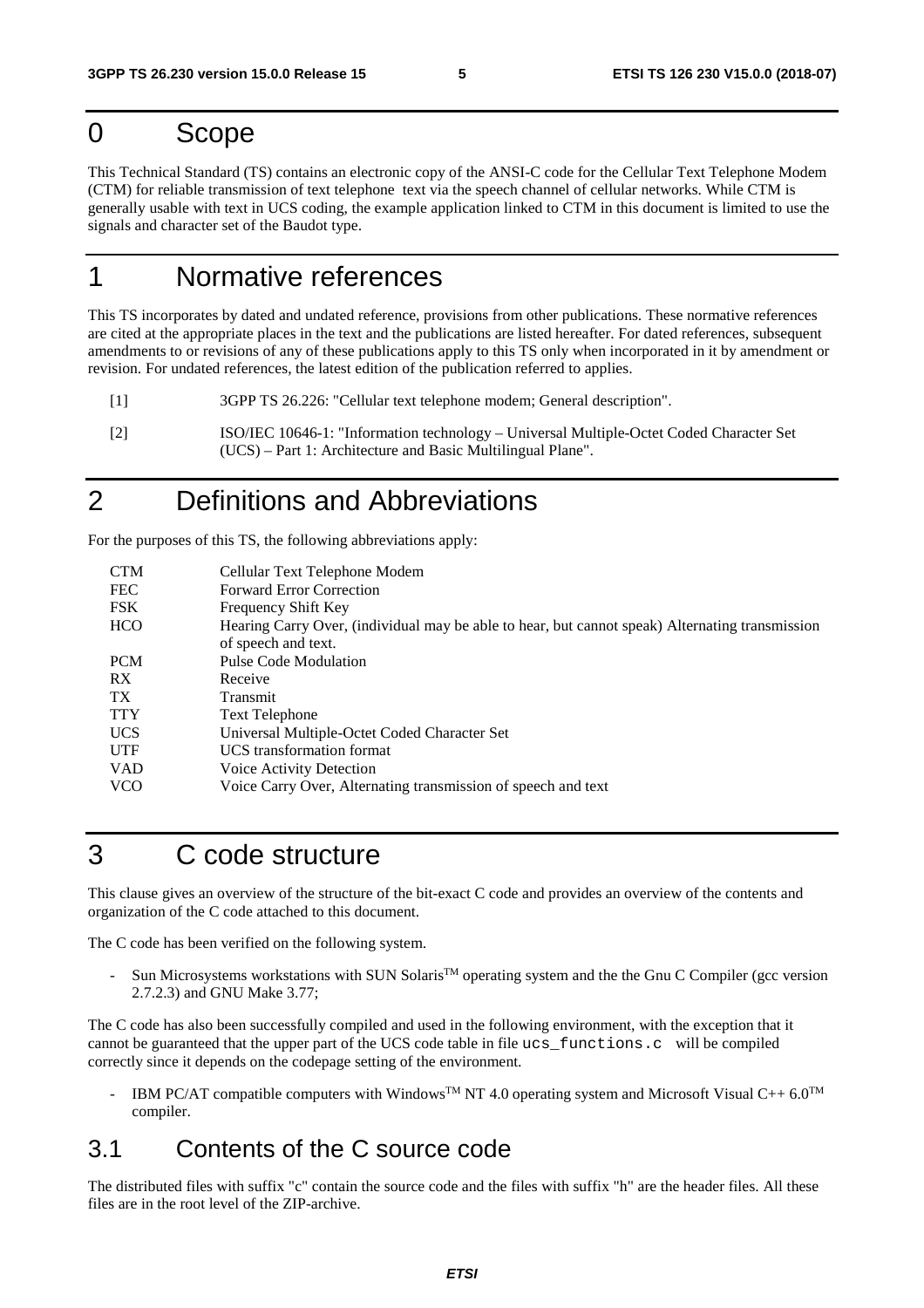Makefiles are provided for the platforms in which the C code has been verified (listed above). They are called "Makefile" for GNU Make and "Makefile.vc" for Microsoft Visual  $C++^{TM}$ .

For the Sun Microsystems platform, an example shell script for a transmission via two signal adaptation modules is given in "test negotiation". For the Microsoft Windows<sup>TM</sup> platform, no shell script or batch program is provided.

The software can be compiled using the commands

make all or gmake all in case of Gnu Make nmake /f Makefile.vc in case of Microsoft Visual C++.

The executables are compiled into the directory ./solaris (in case of Gnu Make) or into the actual directory in case of Microsoft Visual  $C++^{TM}$ .

The directory . /patterns provides the file baudot.pcm that serves as input signal for the test script test negotiation. All output data of test negotiation will be stored into the directory ./output. If required, this directory will be created by test negotiation automatically.

#### 3.2 Program execution

The CTM signal adaptation module is implemented in the execuable adaptation\_switch (in case of Sun Solaris<sup>TM</sup> platform) or adaptation\_switch.exe (in case of the Micorsoft Windows<sup>TM</sup> platform).

The program should be called like:

```
adaptation_switch -ctmin <file> -ctmout <file>
       -baudotin <file> -baudotout <file>
```
using the following parameters:

| $-$ c $t$ min                                    | <input file=""/>                                                        | input file with CTM signal                                                                                                                                      |
|--------------------------------------------------|-------------------------------------------------------------------------|-----------------------------------------------------------------------------------------------------------------------------------------------------------------|
| -ctmout                                          |                                                                         | <output file=""> output file for CTM signal</output>                                                                                                            |
| -baudotin                                        | <input file=""/>                                                        | input file with Baudot Tones                                                                                                                                    |
| -numsamples <number><br/>-nonegotiation</number> | -baudotout <output file=""><br/>-textout <text file=""></text></output> | output file for Baudot Tones<br>output text file from CTM receiver (optional)<br>number of samples to process (optional)<br>disables the negotiation (optional) |

All files contain 16-bit linear encoded PCM audio samples, which are swapped according to the platform's endian type (Sun Microsystems platforms use big endian, Intel platforms use little endian). An example file baudot.pcm containing a Baudot Code modem signal (big endian) is provided in the subdirectory ./patterns.

Due to the fact that the signal adaptation module expects a successful negotiation before Baudot Code signals can be converted to CTM signals, the signal adaptation module has to be executed several times in two instances in order to execute a successful negotiation. For the Sun Microsystems platform, a shell script test\_negotiation is provided for executing the following structure:

|                   | ctm forward |                                  |
|-------------------|-------------|----------------------------------|
| $baudot.pcm$ ---> |             | $\vert --\rangle$ baudot_out.pcm |
| adapt#1           |             | adapt#2                          |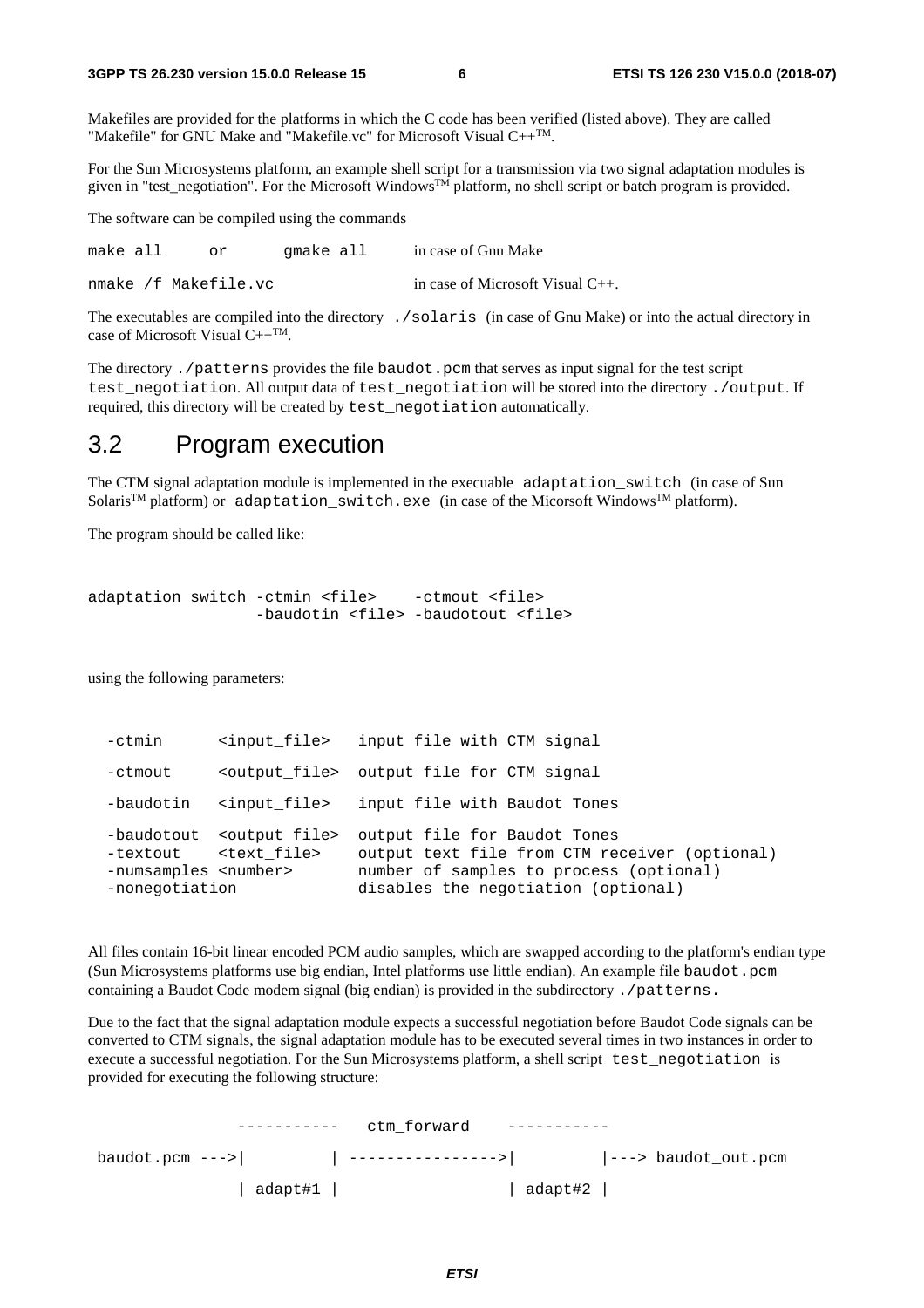/dev/null <---| | <----------------| |<--- /dev/zero ----------- ctm backward -----------

First, the adaptation module #1 is executed. At this first run, the signal ctm backward is not known. Therefore, the negotiation does not get a positive acknowledge, so that the transmission falls back to Baudot Tones.

Then signal adaptation module #2 is executed for the first time.

After that, adaptation module #1 is executed for the second time. With this second run, the signal ctm\_backward is valid. Therefore, the negotiation receives a valid acknowledge, so that CTM signals are transmitted.

At last, adaptation module #2 is executed for the second time. With this run, adaptation module #2 receives a valid CTM signal so that the baudot\_out.pcm signal can be generated.

After executing each of the modules twice, the signal baudot\_out.pcm is analyzed. This analysis is also performed by the program adaptation\_switch. First, the Baudot detector of adaptation\_switch is used for this analysis in order to examine whether the regenerated Baudot signal can be decoded correctly. In a second step it is examined whether the regenerated signal still contains any CTM preambles. This investigation is performed by means of the CTM detector that is integrated in adaptation\_switch. This last test fails if the CTM detector is able to detect any CTM preamble in the regenerated signal.

During the execution of the script test\_negotiation the following text output shall be generated:

===================================================== Execute adaptation module #1 (first pass) ===================================================== \*\*\*\*\*\*\*\*\*\*\*\*\*\*\*\*\*\*\*\*\*\*\*\*\*\*\*\*\*\*\*\*\*\*\*\*\*\*\*\*\*\*\*\*\*\*\*\*\*\*\*\*\*\*\*\*\*\*\*\*\*\*\*\*\*\*\*\* Cellular Text Telephone Modem (CTM) - Example Implementation for Conversion between CTM and Baudot Code (use option -h for help) \*\*\*\*\*\*\*\*\*\*\*\*\*\*\*\*\*\*\*\*\*\*\*\*\*\*\*\*\*\*\*\*\*\*\*\*\*\*\*\*\*\*\*\*\*\*\*\*\*\*\*\*\*\*\*\*\*\*\*\*\*\*\*\*\*\*\*\* number of samples to process: 100000 >>> Enquiry Burst generated! <<< THE>>> Enquiry Burst generated! <<< >>> Enquiry Burst generated! <<< CELL ===================================================== Execute adaptation module #2 (first pass) ===================================================== \*\*\*\*\*\*\*\*\*\*\*\*\*\*\*\*\*\*\*\*\*\*\*\*\*\*\*\*\*\*\*\*\*\*\*\*\*\*\*\*\*\*\*\*\*\*\*\*\*\*\*\*\*\*\*\*\*\*\*\*\*\*\*\*\*\*\*\*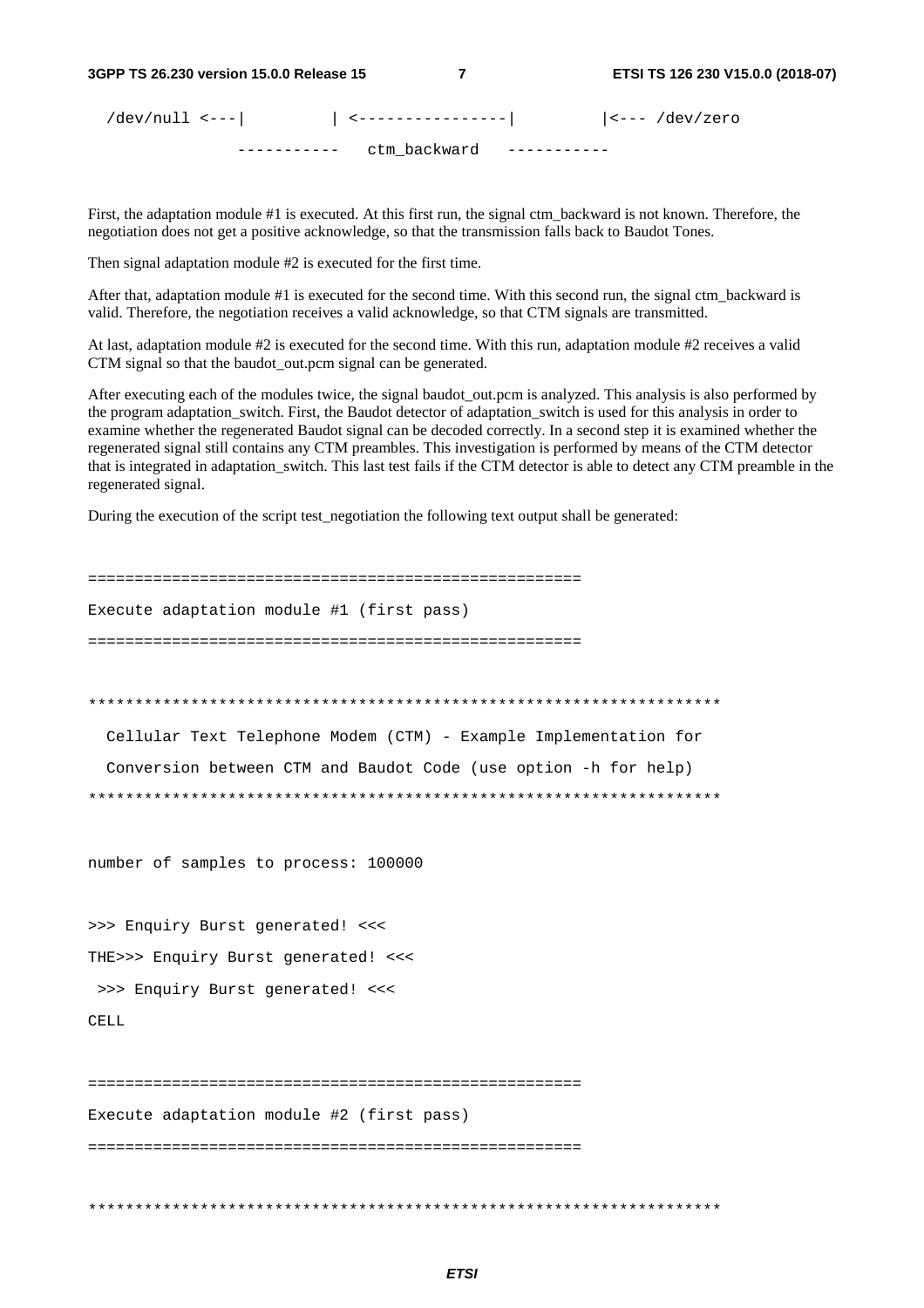#### **3GPP TS 26.230 version 15.0.0 Release 15 8 ETSI TS 126 230 V15.0.0 (2018-07)**

 Cellular Text Telephone Modem (CTM) - Example Implementation for Conversion between CTM and Baudot Code (use option -h for help) \*\*\*\*\*\*\*\*\*\*\*\*\*\*\*\*\*\*\*\*\*\*\*\*\*\*\*\*\*\*\*\*\*\*\*\*\*\*\*\*\*\*\*\*\*\*\*\*\*\*\*\*\*\*\*\*\*\*\*\*\*\*\*\*\*\*\*\*

>>> CTM from far-end detected! <<< >>> Enquiry From Far End Detected! <<< THE>>> Enquiry From Far End Detected! <<< >>> Enquiry From Far End Detected! <<< CELL

===================================================== Execute adaptation module #1 (second pass) =====================================================

\*\*\*\*\*\*\*\*\*\*\*\*\*\*\*\*\*\*\*\*\*\*\*\*\*\*\*\*\*\*\*\*\*\*\*\*\*\*\*\*\*\*\*\*\*\*\*\*\*\*\*\*\*\*\*\*\*\*\*\*\*\*\*\*\*\*\*\*

 Cellular Text Telephone Modem (CTM) - Example Implementation for Conversion between CTM and Baudot Code (use option -h for help) \*\*\*\*\*\*\*\*\*\*\*\*\*\*\*\*\*\*\*\*\*\*\*\*\*\*\*\*\*\*\*\*\*\*\*\*\*\*\*\*\*\*\*\*\*\*\*\*\*\*\*\*\*\*\*\*\*\*\*\*\*\*\*\*\*\*\*\*

>>> Enquiry Burst generated! <<< THE>>> CTM from far-end detected! <<<

 CELLULAR TEXT TELEPHONE MODEM (CTM) ALLOWS RELIABLE TRANSMISSION OF A TEXT TELEPHONE CONVERSATION ALTERNATING WITH A SPEECH CONVERSATION THROUGH THE EXISTING SPEECH COMMUNICATION PATHS IN CELLULAR MOBILE PHONE SYSTEMS. THIS RELIABILITY IS ACHIEVED BY AN IMPROVED MODULATION TECHNIQUE, INCLUDING ERROR PROTECTION, INTERLEAVING AND SYNCHRONIZATION.

===================================================== Execute adaptation module #2 (second pass) =====================================================

\*\*\*\*\*\*\*\*\*\*\*\*\*\*\*\*\*\*\*\*\*\*\*\*\*\*\*\*\*\*\*\*\*\*\*\*\*\*\*\*\*\*\*\*\*\*\*\*\*\*\*\*\*\*\*\*\*\*\*\*\*\*\*\*\*\*\*\* Cellular Text Telephone Modem (CTM) - Example Implementation for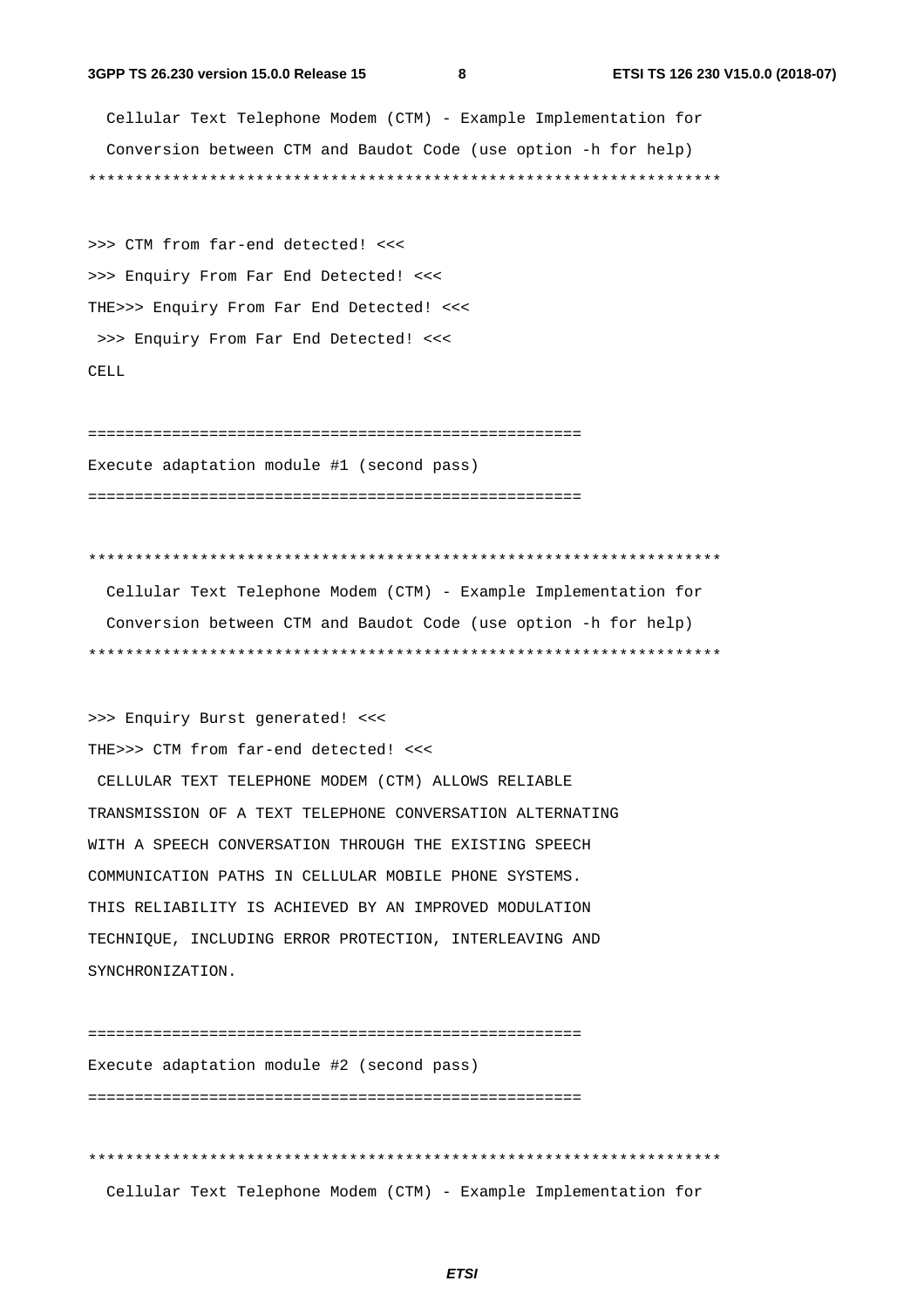Conversion between CTM and Baudot Code (use option -h for help) \*\*\*\*\*\*\*\*\*\*\*\*\*\*\*\*\*\*\*\*\*\*\*\*\*\*\*\*\*\*\*\*\*\*\*\*\*\*\*\*\*\*\*\*\*\*\*\*\*\*\*\*\*\*\*\*\*\*\*\*\*\*\*\*\*\*\*\*

>>> CTM from far-end detected! <<< >>> Enquiry From Far End Detected! <<< THE CELLULAR TEXT TELEPHONE MODEM (CTM) ALLOWS RELIABLE TRANSMISSION OF A TEXT TELEPHONE CONVERSATION ALTERNATING WITH A SPEECH CONVERSATION THROUGH THE EXISTING SPEECH COMMUNICATION PATHS IN CELLULAR MOBILE PHONE SYSTEMS. THIS RELIABILITY IS ACHIEVED BY AN IMPROVED MODULATION TECHNIQUE, INCLUDING ERROR PROTECTION, INTERLEAVING AND SYNCHRONIZATION.

==================================================================== Now we try to decode the regenerated Baudot signal. The text message shall be decoded completely now... ====================================================================

\*\*\*\*\*\*\*\*\*\*\*\*\*\*\*\*\*\*\*\*\*\*\*\*\*\*\*\*\*\*\*\*\*\*\*\*\*\*\*\*\*\*\*\*\*\*\*\*\*\*\*\*\*\*\*\*\*\*\*\*\*\*\*\*\*\*\*\*

 Cellular Text Telephone Modem (CTM) - Example Implementation for Conversion between CTM and Baudot Code (use option -h for help) \*\*\*\*\*\*\*\*\*\*\*\*\*\*\*\*\*\*\*\*\*\*\*\*\*\*\*\*\*\*\*\*\*\*\*\*\*\*\*\*\*\*\*\*\*\*\*\*\*\*\*\*\*\*\*\*\*\*\*\*\*\*\*\*\*\*\*\*

THE CELLULAR TEXT TELEPHONE MODEM (CTM) ALLOWS RELIABLE TRANSMISSION OF A TEXT TELEPHONE CONVERSATION ALTERNATING WITH A SPEECH CONVERSATION THROUGH THE EXISTING SPEECH COMMUNICATION PATHS IN CELLULAR MOBILE PHONE SYSTEMS. THIS RELIABILITY IS ACHIEVED BY AN IMPROVED MODULATION TECHNIQUE, INCLUDING ERROR PROTECTION, INTERLEAVING AND SYNCHRONIZATION.

===================================================================== Testing whether the regenerated Baudot signal is free of CTM headers. No CTM burst shall be detected now... =====================================================================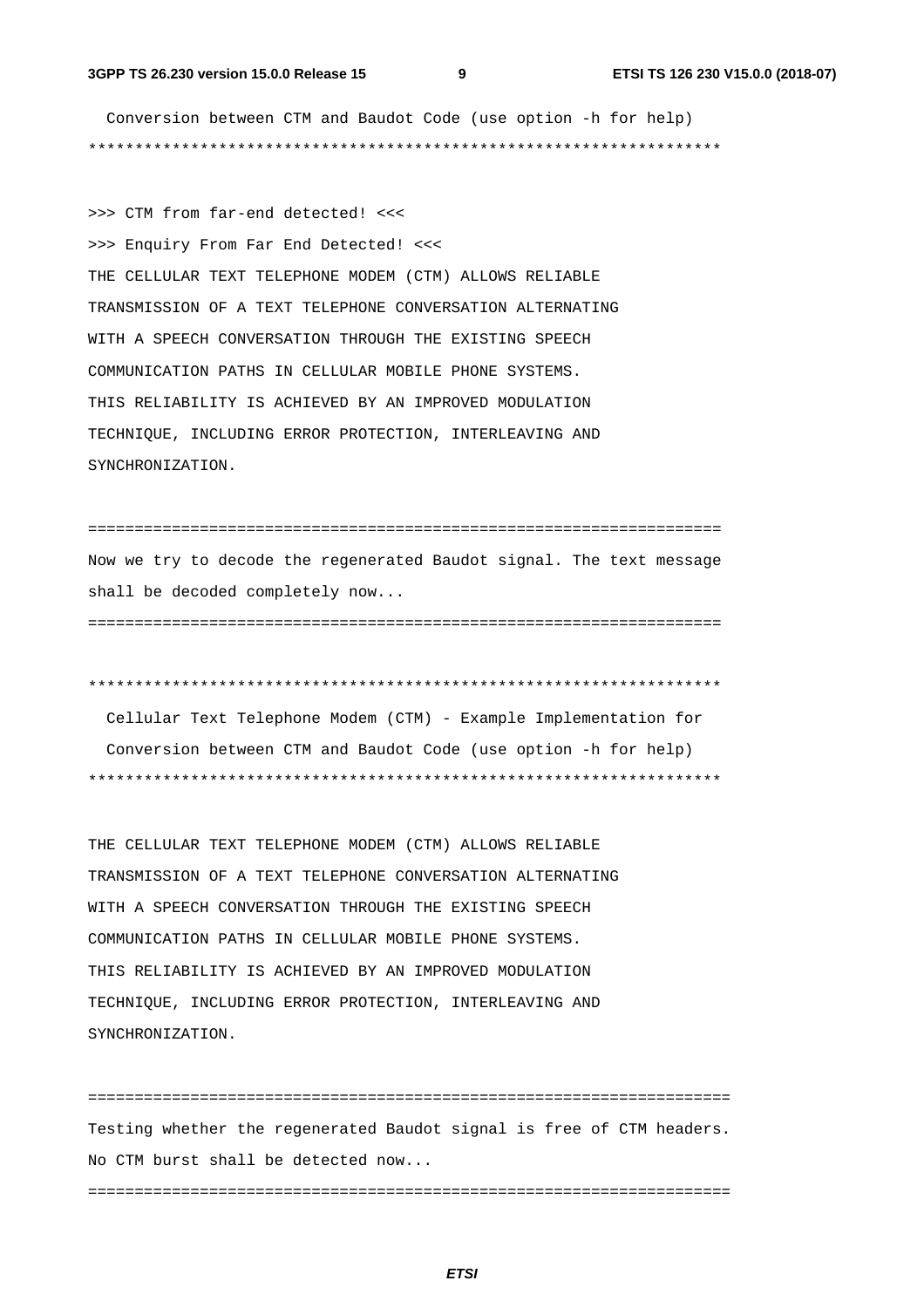\*\*\*\*\*\*\*\*\*\*\*\*\*\*\*\*\*\*\*\*\*\*\*\*\*\*\*\*\*\*\*\*\*\*\*\*\*\*\*\*\*\*\*\*\*\*\*\*\*\*\*\*\*\*\*\*\*\*\*\*\*\*\*\*\*\*\*\* Cellular Text Telephone Modem (CTM) - Example Implementation for Conversion between CTM and Baudot Code (use option -h for help) \*\*\*\*\*\*\*\*\*\*\*\*\*\*\*\*\*\*\*\*\*\*\*\*\*\*\*\*\*\*\*\*\*\*\*\*\*\*\*\*\*\*\*\*\*\*\*\*\*\*\*\*\*\*\*\*\*\*\*\*\*\*\*\*\*\*\*\*

#### 3.3 Code hierarchy

This section gives an overview of the hierarchy how the functions are used in the signal adaptation module. All standard C functions: printf(), fwrite(), etc. have been omitted. Also, all functions related to the asynchronous transfer between the signal processing functions by means of FIFO buffers (Shortint fifo push, Shortint fifo pop, etc.) are not listed in the charts.

The following functions are not part of the actual CTM bit exact specification but are included to allow demonstration of CTM in a Baudot environment:

- init\_baudot\_tonedemod
- init\_baudot\_tonemod
- baudot\_tonedemod
- convertUCScode2char
- convertChar2TTYcode
- baudot\_tonemod
- convertTTYcode2char
- convertChar2UCScode

#### 3.3.1 Initialization routines

The following functions are called for the initialization of the signal adaptation module.

| init_baudot_tonedemod |                          |                             |
|-----------------------|--------------------------|-----------------------------|
| init_baudot_tonemod   |                          |                             |
| init_ctm_transmitter  | init_interleaver         | generate_scambling_sequence |
|                       |                          | m sequence                  |
|                       | init_tonemod             |                             |
|                       | conv_encoder_init        |                             |
|                       | generate_resync_sequence | m sequence                  |
|                       | calc_mute_positions      |                             |
| init_ctm_receiver     | init tonedemod           | sin_fip                     |
|                       | viterbi init             |                             |
|                       | calc_mute_positions      |                             |
|                       | init_deinterleaver       | generate_scambling_sequence |
|                       | init_wait_for_sync       | m sequence                  |
|                       |                          | generate_scambling_sequence |

#### 3.3.2 Signal Processing Functions

The following functions are called during the main signal processing loop.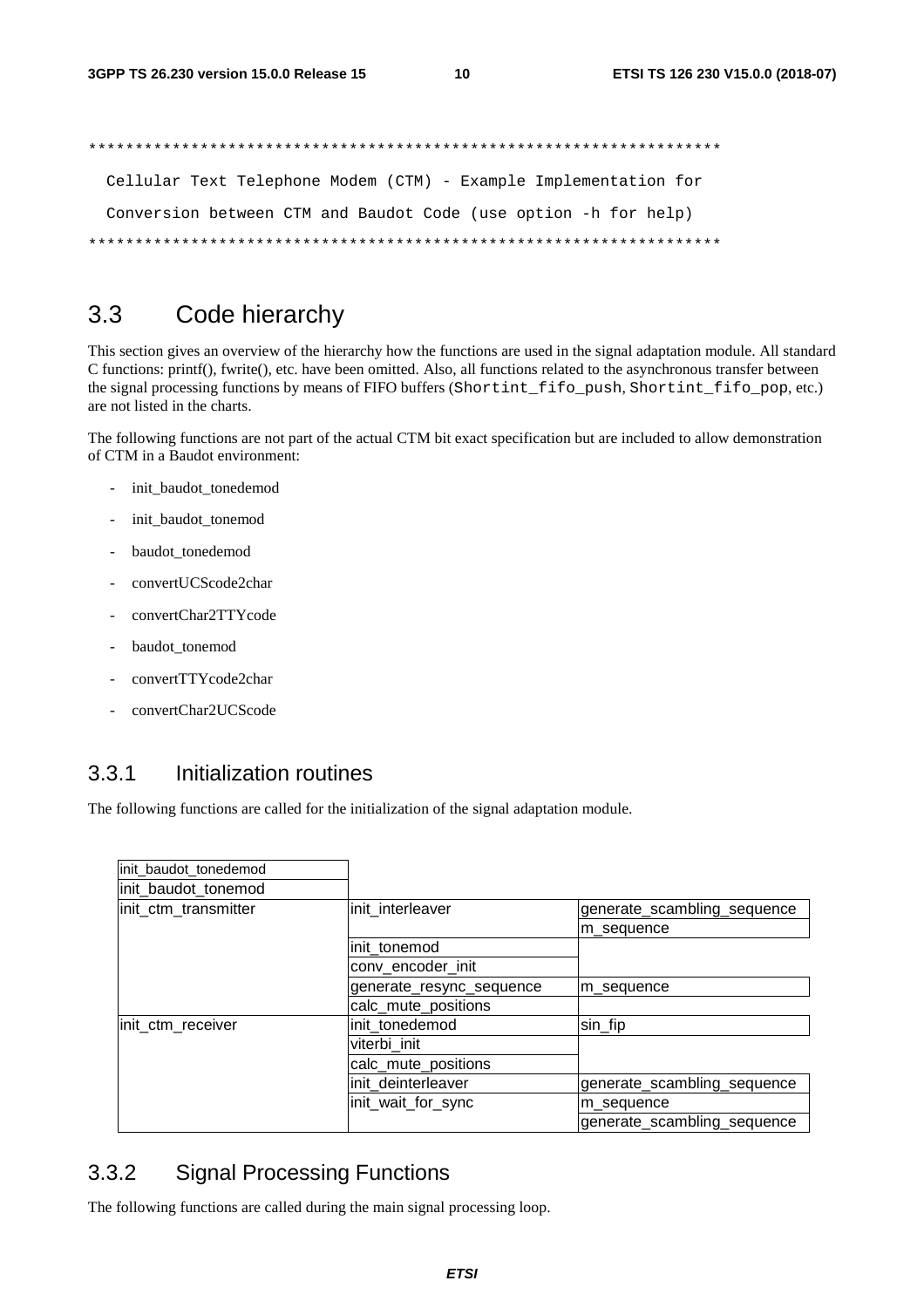| baudot_tonedemod    | liir_filt              |              |
|---------------------|------------------------|--------------|
| ctm_receiver        | tonedemod              | rotate_right |
|                     |                        | rotate_left  |
|                     | wait_for_sync          |              |
|                     | reinit_deinterleaver   |              |
|                     | viterbi reinit         |              |
|                     | diag_deinterleaver     |              |
|                     | shift_deinterleaver    |              |
|                     | mutingRequired         |              |
|                     | viterbi exec           |              |
|                     | reinit_wait_for_sync   |              |
|                     | reinit deinterleaver   |              |
|                     | viterbi_reinit         |              |
|                     | transformUTF2UCS       |              |
| convertUCScode2char |                        |              |
| convertChar2TTYcode |                        |              |
| baudot_tonemod      |                        |              |
| convertTTYcode2char |                        |              |
| convertChar2UCScode |                        |              |
| ctm_transmitter     | transformUCS2UTF       |              |
|                     | reinit interleaver     |              |
|                     | conv_encoder_exec      |              |
|                     | mutingRequired         |              |
|                     | diag_interleaver       |              |
|                     | diag_interleaver_flush |              |
|                     | tonemod                |              |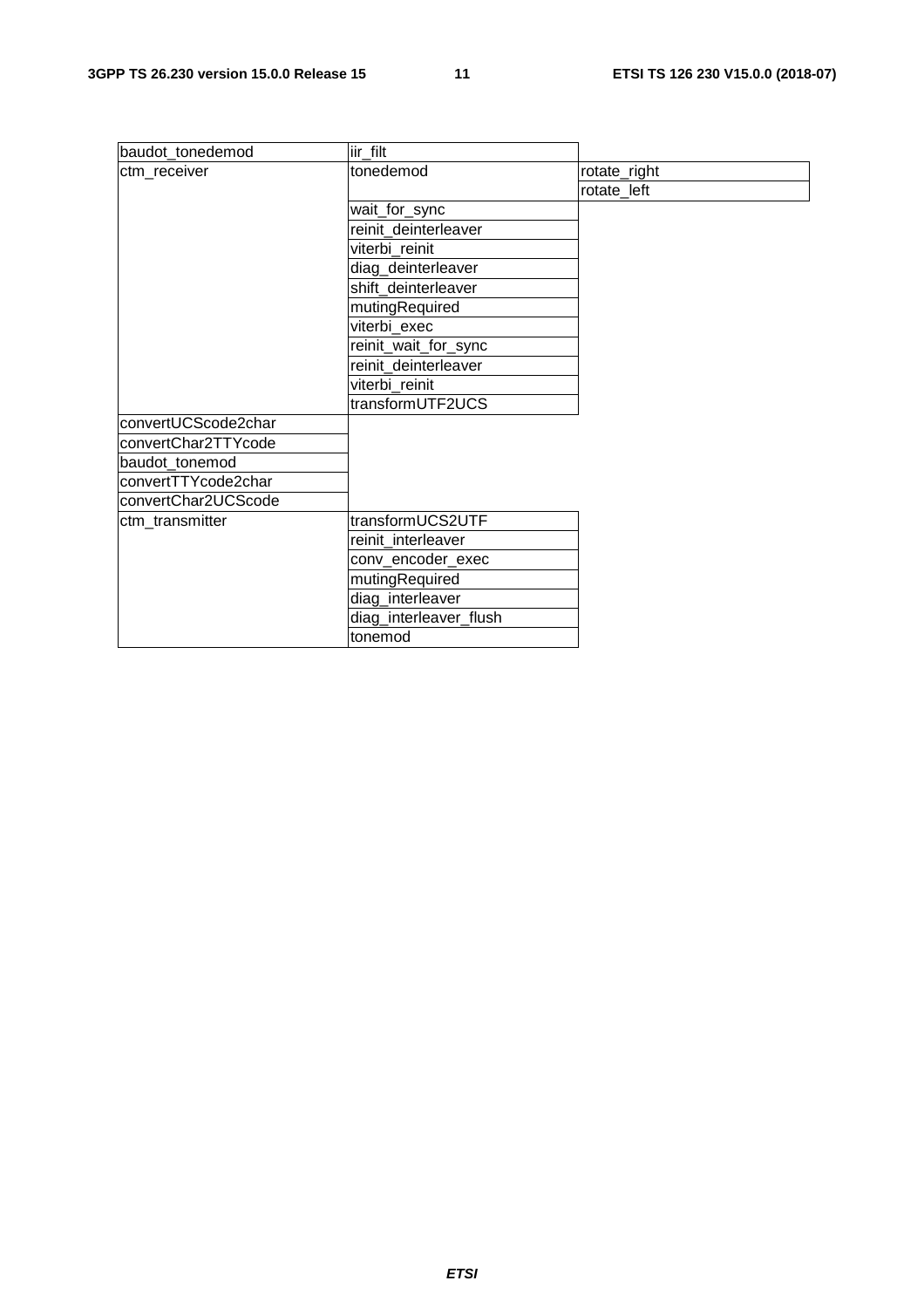### 3.4 Description of global constants used in the C-code

The following constants are defined in the file ctm\_defines.h

| <b>Constant</b>                              | Value  | <b>Description</b>                                                                            |
|----------------------------------------------|--------|-----------------------------------------------------------------------------------------------|
| MAX_IDLE_SYMB                                | 5      | Number of Idle Symbols at End of Burst                                                        |
| CHC_RATE                                     | 4      | Rate of the Error Protection                                                                  |
| $CHC_K$                                      | 5      | Constraint Length of the Error Protection                                                     |
| SYMB_LEN                                     | 40     | Length of one CTM symbol                                                                      |
| LENGTH_TONE_VEC                              | 1      | frame size                                                                                    |
| LENGTH_TX_BITS                               | 8      | number of bits per 20 ms frame                                                                |
| BITS_PER_SYMB                                | 8      | bits per symbol                                                                               |
| NCYCLES_0                                    | 2      | Number of periods for symbol #0                                                               |
| NCYCLES_1                                    | 3      | Number of periods for symbol #1                                                               |
| NCYCLES_2                                    | 4      | Number of periods for symbol #2                                                               |
| NCYCLES_3                                    | 5      | Number of periods for symbol #3                                                               |
| THRESHOLD_RELIABILITY_FOR_SUPPRESSING_OUTPUT | 100    | Characters with lower reliability are suppressed                                              |
| THRESHOLD_RELIABILITY_FOR_XCORR              | 200    | Bits with lower reliability don't contribute to xcorr                                         |
| THRESHOLD_RELIABILITY_FOR_GOING_OFFLINE      | 100    | Threshold for regarding a bit as unreliable                                                   |
| MAX_NUM_UNRELIABLE_GROSS_BITS                | 400    | Receiver goes offline after 400 unreliable bits                                               |
| NUM_BITS_GUARD_INTERVAL                      | 6      | Number of muted bits between two bursts                                                       |
| WAIT_SYNC_REL_THRESHOLD_0                    | 20316  | (=0.62) rel. threshold for preamble                                                           |
| WAIT_SYNC_REL_THRESHOLD_1                    | 17039  | (=0.52) rel. threshold for preamble                                                           |
| WAIT_SYNC_REL_THRESHOLD_2                    | 23065  | (=0.71) dto. in case that RX is already online                                                |
| RESYNC_REL_THRESHOLD                         | 26542  | Threshold for Resynchronization (=0.81)                                                       |
| GUARD_BIT_SYMBOL                             | 10     | magic number indicating that a bit shall be muted                                             |
| intlvB                                       | 8      | Interleaver block length (number of rows)                                                     |
| intlvD                                       | 2<br>1 | Interleaver block distance (interlace factor)<br>Number of demodulator sync lines             |
| demodSyncLns                                 | 0      |                                                                                               |
| deintSyncLns                                 |        | Number of deinterleaver sync lines                                                            |
| IDLE_SYMB                                    | 0x16   | UCS code for Idle Symbol                                                                      |
| ENQU_SYMB                                    | 0x05   | UCS code for Enquiry Symbol                                                                   |
| ENQUIRY TIMEOUT                              | 3040   | number of 20-ms frames for negotiation                                                        |
| NUM_ENQUIRY_BURSTS                           | 3      | number of enquiry attempts                                                                    |
| NUM_MUTE_ROWS                                | 4      | Number of Intl. rows that shall be muted                                                      |
| RESYNC_SEQ_LENGTH                            | 32     | length of the resynchronization sequence,                                                     |
|                                              |        | must be a multiple of 8                                                                       |
| NUM_BITS_BETWEEN_RESYNC                      | 352    | Distance between two resync sequences, the value<br>NUM_BITS_BETWEEN_RESYNC+RESYNC_SEQ_LENGTH |
|                                              |        | must be a multiple of CHC_RATE, intlvB, and                                                   |
|                                              |        | BITS_PER_CHAR, and must be greater than                                                       |
|                                              |        | intlvB*((intlvB-1)*intlvD+NUM_MUTE_ROWS                                                       |
| BAUDOT_NUM_INFO_BITS                         | 5      | number of information bits per Baudot character                                               |
| BAUDOT_SHIFT_FIGURES                         | 27     | code of shift to figures symbol                                                               |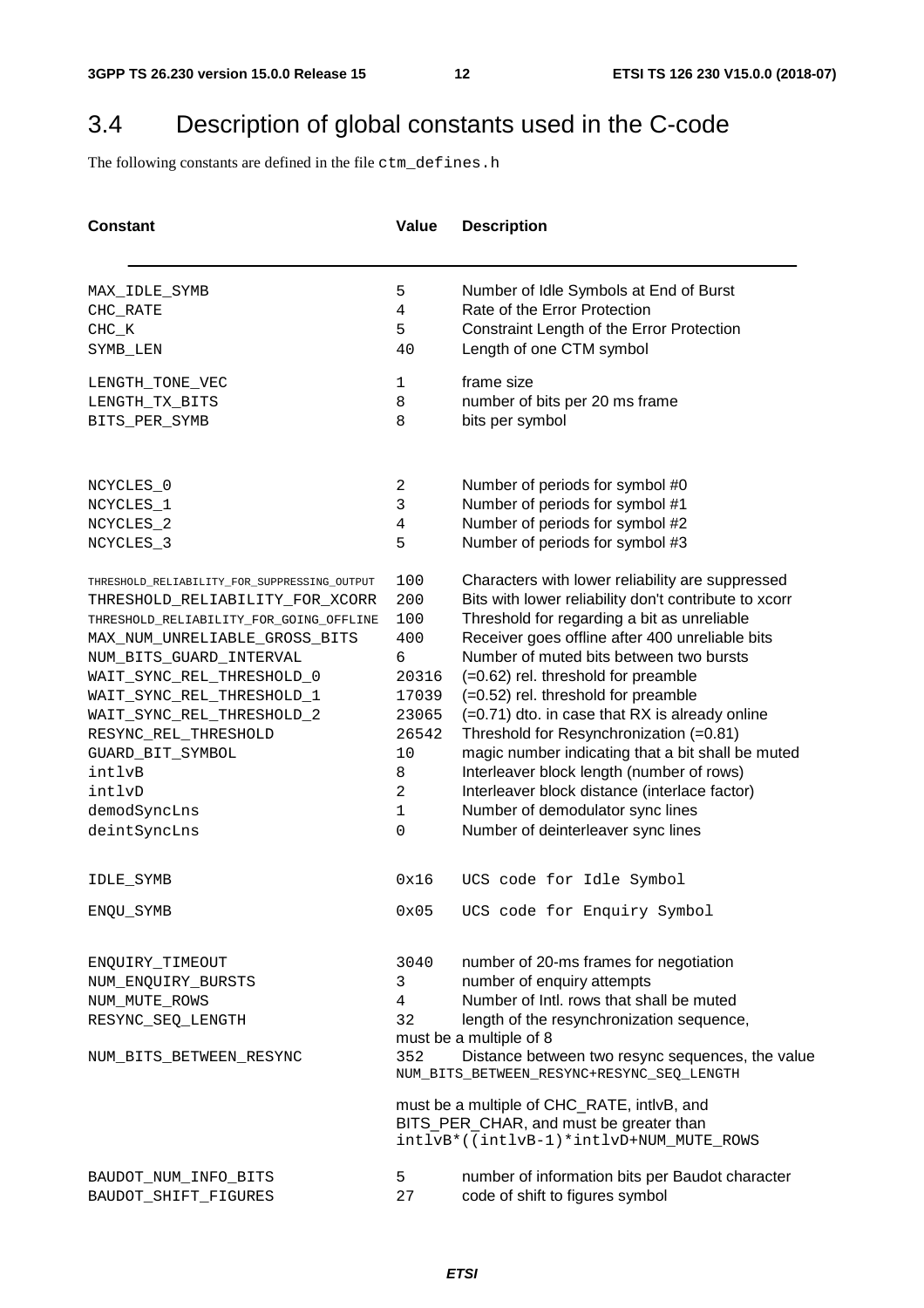### 3.5 Type Definitions

In order to make the C code platform-independent, the following type definitions have been used, which are defined in typedefs.h:

| defined type          | meaning                          | corresponding constants                                   |  |
|-----------------------|----------------------------------|-----------------------------------------------------------|--|
|                       |                                  |                                                           |  |
| Char                  | character                        | (none)                                                    |  |
| Bool                  | boolean                          | true, false                                               |  |
| Shortint<br>UShortint | 16-bit signed<br>16-bit unsigned | minShortint,<br>maxShortint<br>minUShortint, maxUShortint |  |
| Longint<br>ULongint   | 32-bit signed<br>32-bit unsigned | minLongint,<br>maxLongint<br>minULongint,<br>maxULongint  |  |

### 3.6 Functions of the C Code

|                                   | void baudot_tonedemod(Shortint* toneVec, Shortint numSamples,<br>fifo state t* ptrOutFifoState,<br>baudot tonedemod state t* state); |
|-----------------------------------|--------------------------------------------------------------------------------------------------------------------------------------|
| Purpose:                          | Demodulator for Baudot Tones                                                                                                         |
| Defined in:<br>baudot functions.c |                                                                                                                                      |
| Input Variables:                  |                                                                                                                                      |
| toneVec                           | Vector containing the input audio signal                                                                                             |
| numSamples                        | Length of toneVec                                                                                                                    |
| Input/Output Variables:           |                                                                                                                                      |
| ptrOutFifoState                   | Pointer to the state of the output shift register<br>containing the demodulated TTY codes                                            |
| state                             | Pointer to the state variable of baudot tonedemod()                                                                                  |

void baudot tonemod(Shortint inputTTYcode, Shortint \*outputToneVec, Shortint lengthToneVec, Shortint \*ptrNumBitsStillToModulate, baudot\_tonemod\_state\_t\* state); Purpose: Modulator for Baudot Tones Defined in: baudot\_functions.c

Input Variables: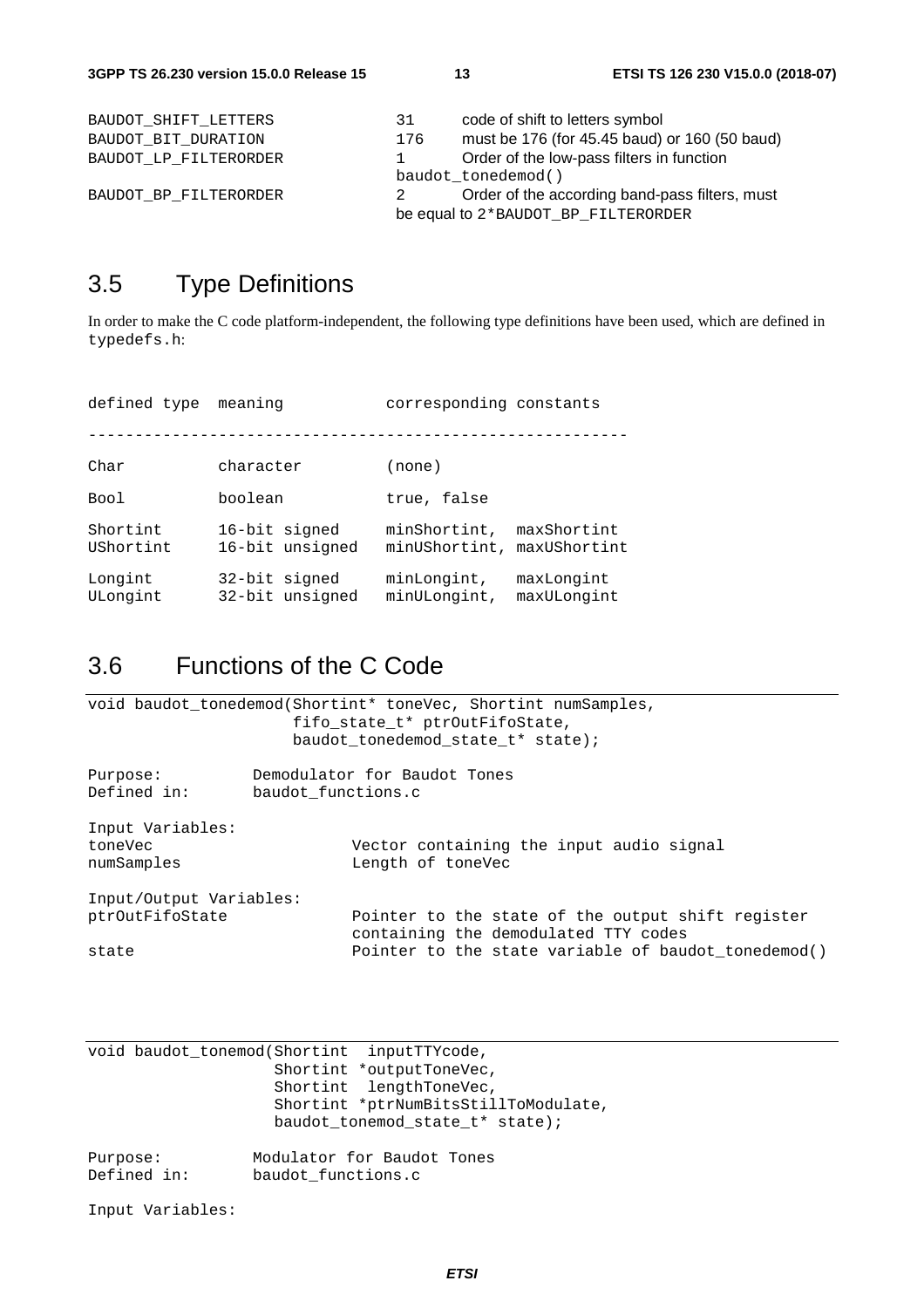**3GPP TS 26.230 version 15.0.0 Release 15 14 ETSI TS 126 230 V15.0.0 (2018-07)**

| inputTTYcode                                                    | TTY code of the character that has to be modulated.<br>inputTTYcode must be in the range 063, otherwise<br>it is assumed that there is no character to<br>modulate. |
|-----------------------------------------------------------------|---------------------------------------------------------------------------------------------------------------------------------------------------------------------|
| lengthToneVec                                                   | Indicates how many samples have to be generated.                                                                                                                    |
| Output Variables:<br>outputToneVec<br>ptrNumBitsStillToModulate | Vector where the output samples are written to.<br>Indicates how many bits are still in the fifo<br>buffer.                                                         |
| Input/Output Variables:<br>state                                | Pointer to the state variable of baudot tonedemod()                                                                                                                 |

|             | void calc_mute_positions(Shortint *mute_positions,                                                                                          |
|-------------|---------------------------------------------------------------------------------------------------------------------------------------------|
|             | Shortint num rows to mute,                                                                                                                  |
|             | Shortint start position,                                                                                                                    |
|             | Shortint B,                                                                                                                                 |
|             | Shortint $D$ );                                                                                                                             |
| Purpose:    | Calculation of the indices of the bits that have to be muted<br>within one burst. The indices are returned in the vector<br>mute positions. |
| Defined in: | init interleaver.c                                                                                                                          |

Shortint convertChar2ttyCode(char inChar);

| Purpose:<br>Defined in:    | Conversion from character into TTY code<br>baudot functions.c                                          |
|----------------------------|--------------------------------------------------------------------------------------------------------|
| Input Variables:<br>inChar | character that shall be converted                                                                      |
| Return Value:              | baudot code of the input or -1 in case that inChar<br>is not valid (e.g. inChar== $\lceil \0 \rceil$ ) |

UShortint convertChar2UCScode(char inChar);

| Purpose:                   | Conversion from character into UCS code (Universal Multiple-<br>Octet Coded Character Set, Row 00 of the Multilingual plane<br>according to ISO/IEC 10646-1). This routine only handles<br>characters in the range $0.255$ since that is all that is<br>required for demonstration of Baudot support. |
|----------------------------|-------------------------------------------------------------------------------------------------------------------------------------------------------------------------------------------------------------------------------------------------------------------------------------------------------|
| Defined in:                | ucs_functions.c                                                                                                                                                                                                                                                                                       |
| Input Variables:<br>inChar | character that shall be converted                                                                                                                                                                                                                                                                     |
| Return Value:              | UCS code of the input or $0x0016$ <idle> in case that<br/>inChar is not valid (e.g. inChar==<math>\sqrt{0}</math>)</idle>                                                                                                                                                                             |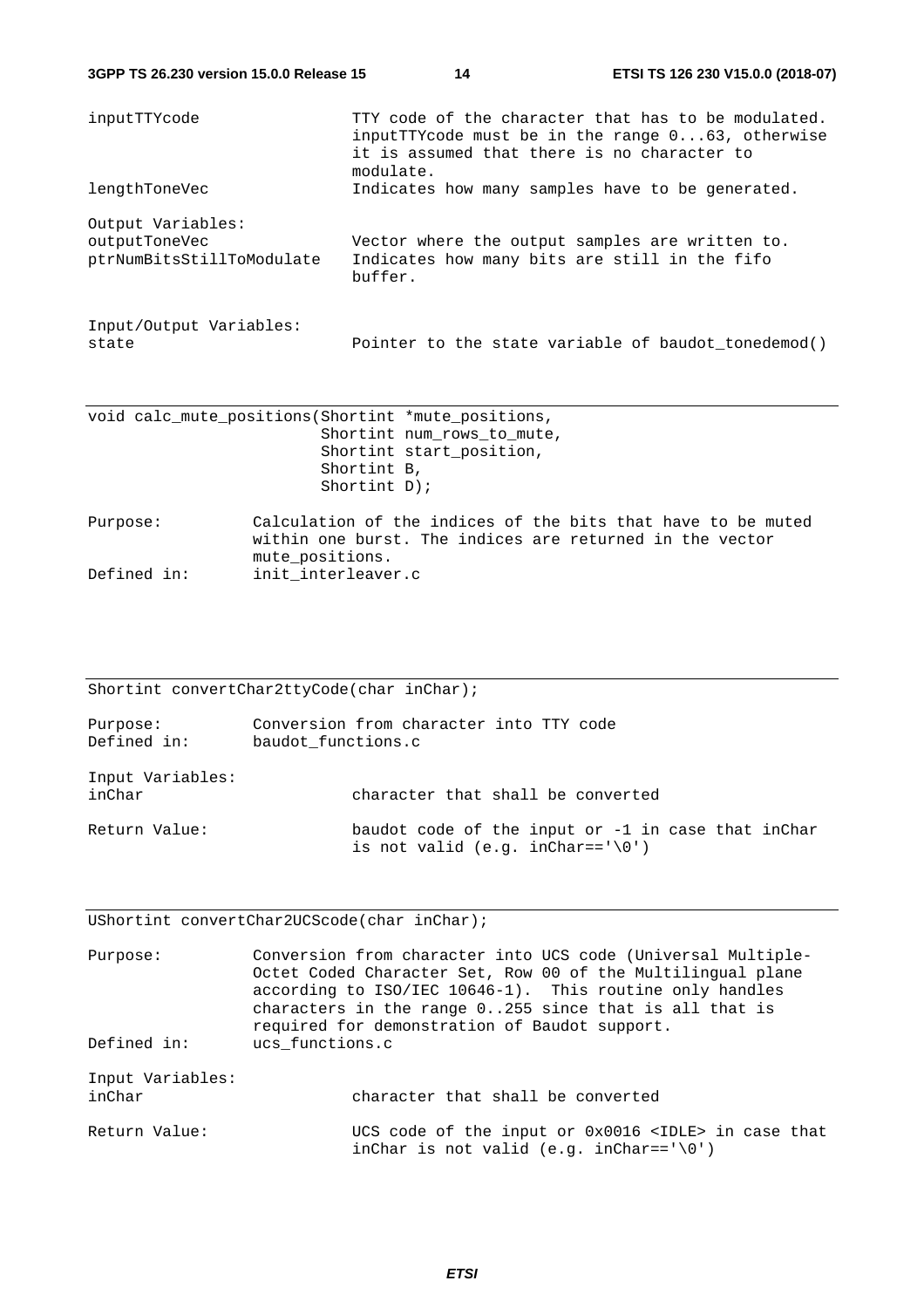|                             | char convertTTYcode2char(Shortint ttyCode);                                                                                                                                                                                                                                                        |  |
|-----------------------------|----------------------------------------------------------------------------------------------------------------------------------------------------------------------------------------------------------------------------------------------------------------------------------------------------|--|
| Purpose:<br>Defined in:     | Conversion from TTY code into Character<br>baudot_functions.c                                                                                                                                                                                                                                      |  |
| Input Variables:<br>ttyCode | Baudot code (must be within the range $063$ ) or -1<br>if there is nothing to convert                                                                                                                                                                                                              |  |
| Return Value:               | character (or $\sqrt{0}$ if ttyCode is not valid)                                                                                                                                                                                                                                                  |  |
|                             | char convertUCScode2char(UShortint ucsCode);                                                                                                                                                                                                                                                       |  |
| Purpose:                    | Conversion from UCS code into character (Universal Multiple-<br>Octet Coded Character Set, Row 00 of the Multilingual plane<br>according to ISO/IEC 10646-1). This routine only handles<br>characters in the range 0255 since that is all that is<br>required for demonstration of Baudot support. |  |
| Defined in:                 | ucs functions.c                                                                                                                                                                                                                                                                                    |  |
| Input Variables:<br>ucsCode | UCS code index, must be within the range 0255                                                                                                                                                                                                                                                      |  |
| Return Value:               | character (or $\sqrt{0}$ if ucsCode is not valid)                                                                                                                                                                                                                                                  |  |

void conv\_encoder\_exec(conv\_encoder\_t\* ptr\_state, Shortint\* in, Shortint inbits, Shortint\* out);

| Purpose:<br>Defined in:               | Execution of the convolutional encoder for error protection<br>conv encoder.c                                                           |
|---------------------------------------|-----------------------------------------------------------------------------------------------------------------------------------------|
| Input Variables:<br>in<br>inbits      | Vector with net bits<br>Number of valid net bits in vector in                                                                           |
| Output variables:<br>out              | Vector with the encoded gross bits. The gross bits<br>are either 0 or 1. The vector out must have at<br>least CHC_RATE*inbits elements. |
| Input/output variables:<br>*ptr state | state variable of the encoder                                                                                                           |

void conv\_encoder\_init(conv\_encoder\_t\* ptr\_state);

| Purpose:          | Initialization of the convolutional encoder |
|-------------------|---------------------------------------------|
| Defined in:       | conv encoder.c                              |
| Output Variables: |                                             |
| *ptr state        | Initialized state variable of the encoder   |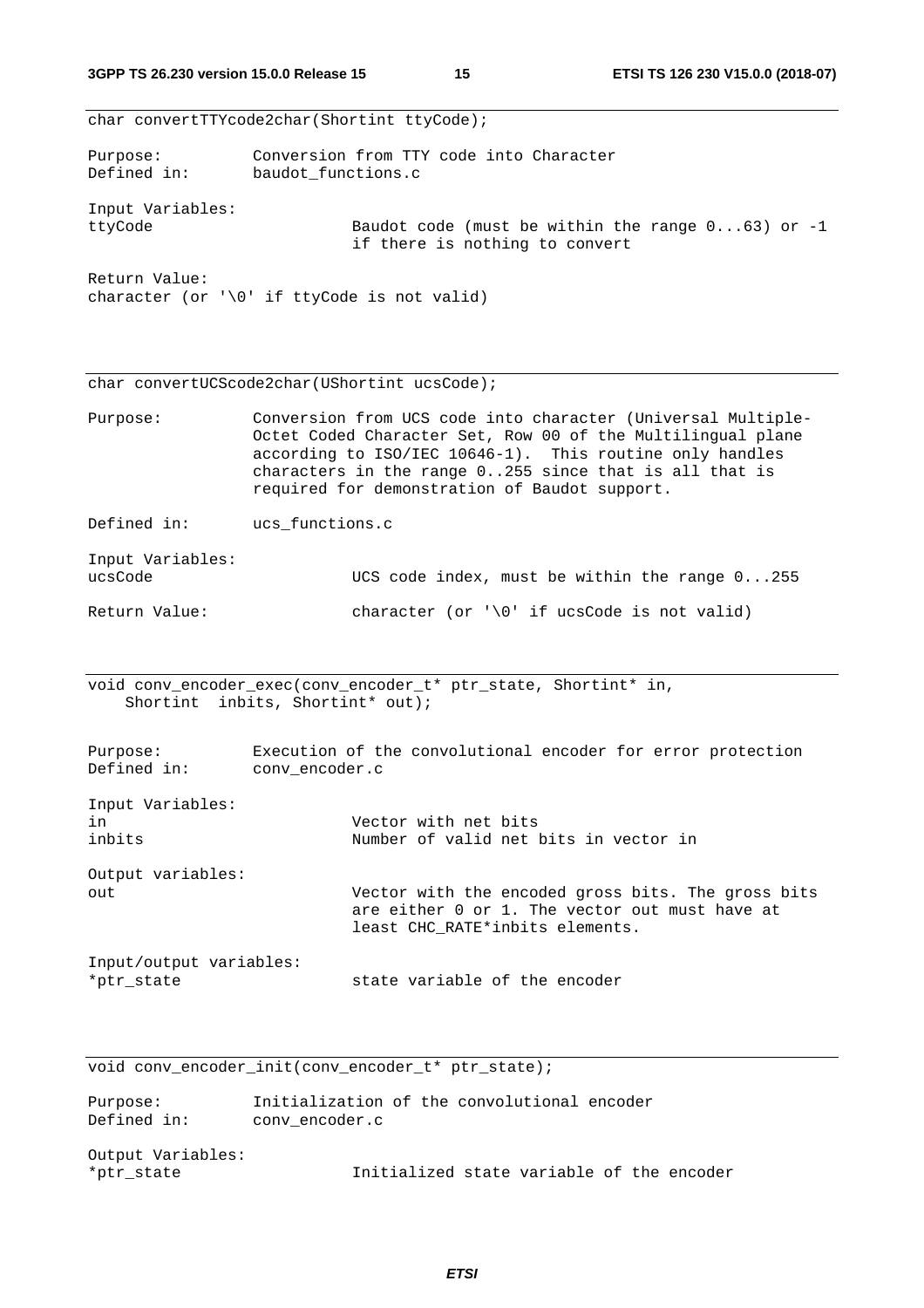**3GPP TS 26.230 version 15.0.0 Release 15 16 ETSI TS 126 230 V15.0.0 (2018-07)**

|                            | Bool*          | void ctm receiver(fifo state t* ptr signal fifo state,<br>fifo_state_t* ptr_output_char_fifo_state,<br>ptr early muting required,<br>$rx\_state_t*$ $rx\_state);$                                                                                                                                                                                                           |
|----------------------------|----------------|-----------------------------------------------------------------------------------------------------------------------------------------------------------------------------------------------------------------------------------------------------------------------------------------------------------------------------------------------------------------------------|
| Purpose:                   | details).      | Runs the CTM Receiver for a block of (nominally) 160 samples.<br>Due to the internal synchronization, the number of processed<br>samples might vary between 156 and 164 samples. The input of<br>the samples and the output of the decoded characters is<br>handled via fifo buffers, which have to be initialized<br>externally before using this function (see fifo.h for |
| Defined in:                | ctm receiver.c |                                                                                                                                                                                                                                                                                                                                                                             |
| input/output variables     |                |                                                                                                                                                                                                                                                                                                                                                                             |
| *ptr_signal_fifo_state     |                | fifo state for the input samples                                                                                                                                                                                                                                                                                                                                            |
|                            |                | *ptr_output_char_fifo_state fifo state for the output characters                                                                                                                                                                                                                                                                                                            |
| *ptr_early_muting_required |                | returns whether the original audio signal must not<br>be forwarded. This is to quarantee that the<br>preamble or resync sequence is detected only by the<br>first CTM device, if several CTM devices are<br>cascaded subsequently.                                                                                                                                          |
| rx state                   |                | pointer to the variable containing the receiver<br>states                                                                                                                                                                                                                                                                                                                   |

|          | void ctm transmitter(UShortint<br>ucsCode,<br>Shortint* txToneVec,<br>tx state t* tx state,<br>Shortint *ptrNumBitsStillToModulate,<br>Bool sineOutput);                                                                                                                                                                                                                                                                                                                                                                                                                                                                                                                                                              |
|----------|-----------------------------------------------------------------------------------------------------------------------------------------------------------------------------------------------------------------------------------------------------------------------------------------------------------------------------------------------------------------------------------------------------------------------------------------------------------------------------------------------------------------------------------------------------------------------------------------------------------------------------------------------------------------------------------------------------------------------|
| Purpose: | Runs the CTM Transmitter for a block of 160 output samples,<br>representing 8 gross bits.<br>The bits, which are modulated into tones, are taken from an<br>internal fifo buffer. If the fifo buffer is empty, zero-valued<br>samples are generated. The fifo buffer is filled with channel-<br>encoded and interleaved bits, which are generated internally<br>by coding the actual input character. With each call of this<br>function one or less input characters can be coded. If there<br>is no character to for transmission, one of the following<br>codes has be used:<br>- 0x0016 <idle>: indicates that there is no character to<br/>transmit and that the transmitter should stay in idle mode, if</idle> |
|          | it is currently already in idle mode. If the transmitter is<br>NOT in idle mode, it might generate <idle> symbols in order to</idle>                                                                                                                                                                                                                                                                                                                                                                                                                                                                                                                                                                                  |

five <IDLE> symbols have been generated consecutively. - 0xFFFF: although there is no character to transmit, a CTM burst is initiated in order to signal to the far-end side that CTM is supported. The burst starts with the <IDLE> symbol and will be continued with <IDLE> symbols if there are no regular characters handed over during the next calls of this function. The CTM burst is terminated if five <IDLE> symbols have been transmitted consecutively.

keep an active burst running. The CTM burst is terminated if

In order to avoid an overflow of the internal fifo buffer, the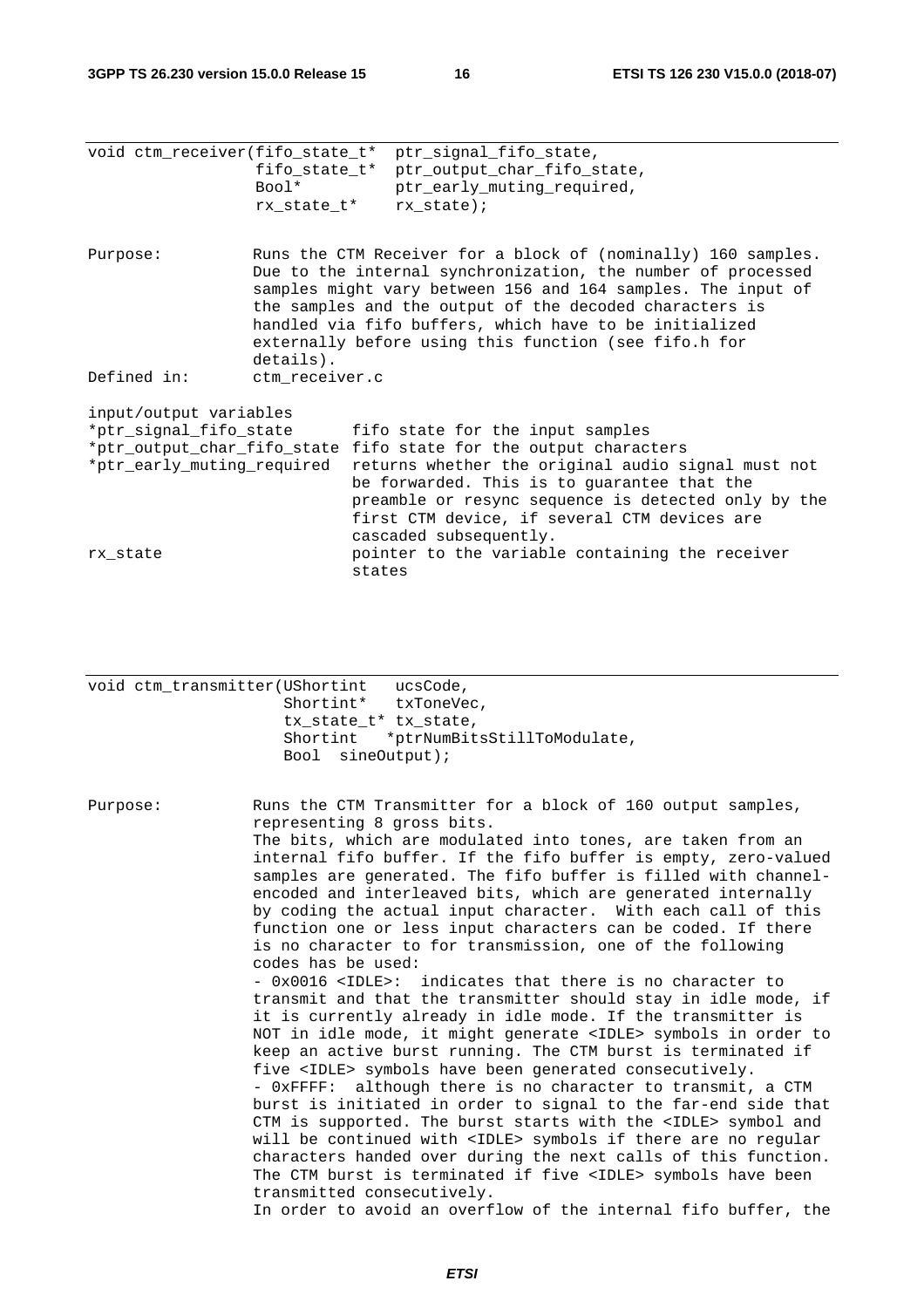| Defined in:                                               | ctm_transmitter.c | variable *ptrNumBitsStillToModulate should be checked before<br>calling this function. |
|-----------------------------------------------------------|-------------------|----------------------------------------------------------------------------------------|
| input variables:<br>ucsCode                               |                   | UCS code of the character or one of the code $0x0016$<br>Or OXFFFF                     |
| sineOutput                                                |                   | must be false in reqular mode; if true, a pure sine<br>output signal is generated      |
| output variables:<br>txToneVec<br>input/output variables: |                   | output signal (vector of 160 samples)                                                  |
| tx state                                                  |                   | pointer to the variable containing the transmitter<br>states                           |

void diag\_deinterleaver(Shortint \*out, Shortint \*in, Shortint num\_valid\_bits, interleaver\_state\_t \*intl\_state);

Purpose: Corresponding deinterleaver to diag\_interleaver. An arbitrary number of bits can be interleaved, depending of the length of the vector "in". The vector "out", which must have the same length than "in", contains the interleaved samples. All states (memory etc.) of the interleaver are stored in the variable \*intl\_state. Therefore, a pointer to this variable must be handled to this function. This variable initially has to be initialized by the function init\_interleaver, which offers also the possibility to specify the dimensions of the deinterleaver matrix. Defined in: diag\_deinterleaver.c

|             | void diag interleaver (Shortint *out,<br>Shortint *in,<br>Shortint num_bits,<br>interleaver state t *intl state);                                                                                                                                                                                                                                                                                                                                              |
|-------------|----------------------------------------------------------------------------------------------------------------------------------------------------------------------------------------------------------------------------------------------------------------------------------------------------------------------------------------------------------------------------------------------------------------------------------------------------------------|
| Purpose:    | Diagonal (chain) interleaver, based on block-by-block<br>processing. An arbitrary number of bits can be interleaved,<br>depending of the value num bits. The vector "out", which must<br>have the same length than "in", contains the interleaved<br>samples.<br>All states (memory etc.) of the interleaver are stored in the<br>variable *intl state. Therefore, a pointer to this variable<br>must be handled to this function. This variable initially has |
| Defined in: | to be initialized by the function init interleaver(), which<br>offers also the possibility to specify the dimensions of the<br>interleaver matrix.<br>diag interleaver.c                                                                                                                                                                                                                                                                                       |

void diag\_interleaver\_flush(Shortint \*out,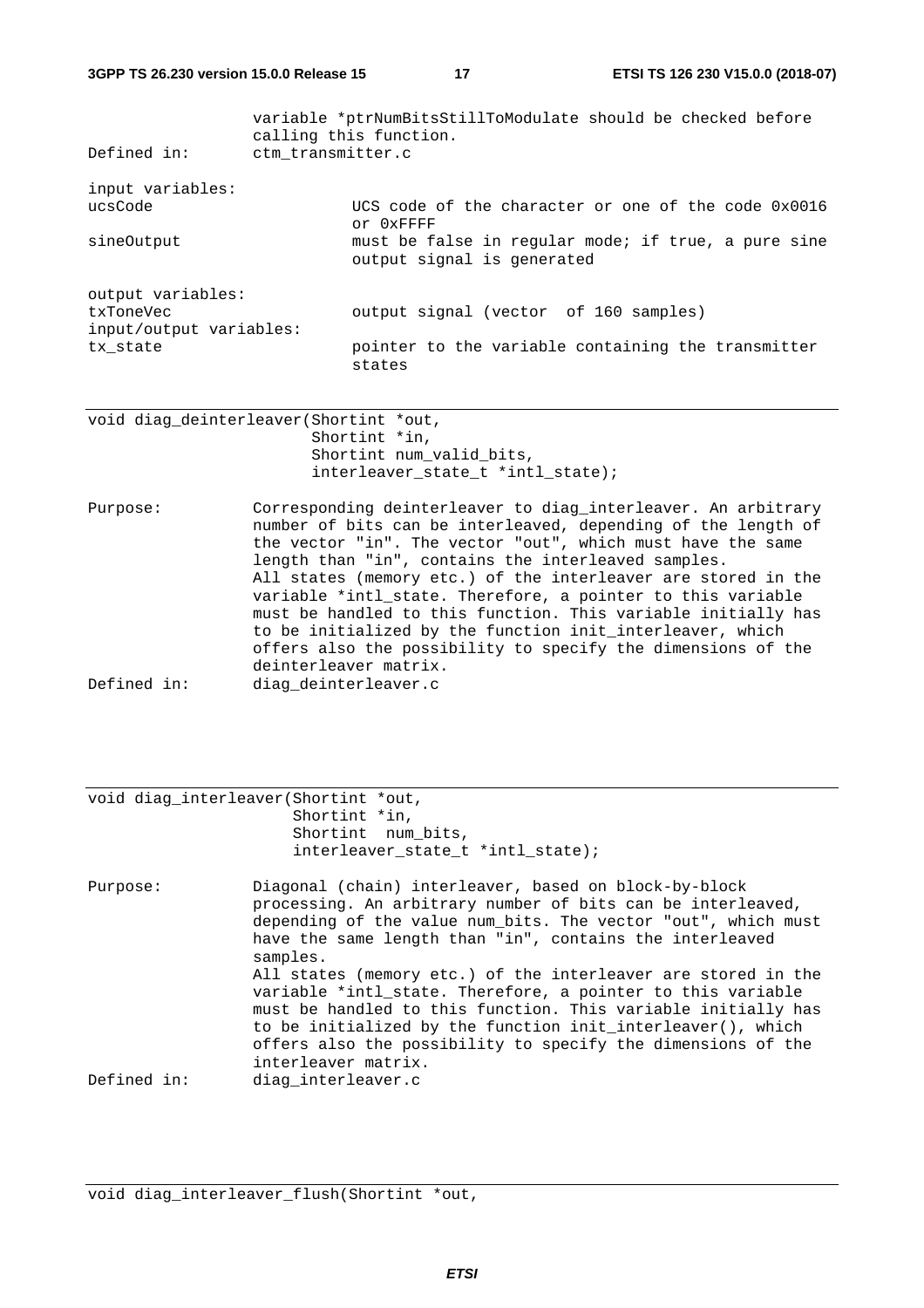|             | Shortint *num bits,<br>interleaver state $t$ *intl state);                                                                                                       |
|-------------|------------------------------------------------------------------------------------------------------------------------------------------------------------------|
| Purpose:    | Execution of the diagonal (chain) interleaver without writing<br>in new samples. The number of calculated output samples is<br>returned via the value *num bits. |
| Defined in: | diag interleaver.c                                                                                                                                               |
|             |                                                                                                                                                                  |
|             | void generate resync sequence (Shortint *sequence);                                                                                                              |
| Purpose:    | Generation of the sequence for resynchronization. The length                                                                                                     |

of the sequence is defined by the global constant RESYNC SEQ LENGTH. The vector sequence must be allocated accordingly before calling this function. Defined in: wait\_for\_sync.c

|          | void generate_scrambling_sequence(Shortint *sequence, Shortint length);                                                                                                                                                  |
|----------|--------------------------------------------------------------------------------------------------------------------------------------------------------------------------------------------------------------------------|
| Purpose: | Generation of the sequence used for scrambling. The sequence<br>consists of 0 and 1 elements. The sequence is stored into the<br>vector *sequence and the length of the sequence is specified<br>by the variable length. |

Defined in: init\_interleaver.c

void init\_baudot\_tonedemod(baudot\_tonedemod\_state\_t\* state);

Purpose: Initialization of the demodulator for Baudot Tones<br>Defined in: baudot functions.c baudot functions.c

| Input/Output Variables: |                                                    |
|-------------------------|----------------------------------------------------|
| state                   | Pointer to the initialized state variable (must be |
|                         | allocated before calling init baudot tonedemod()   |

void init\_baudot\_tonemod(baudot\_tonemod\_state\_t\* state);

Purpose: Initialization of the modulator for Baudot Tones Defined in: baudot\_functions.c

Input/Output Variables:

state extending Pointer to the initialized state variable (must be allocated before calling init\_baudot\_tonemod()

void init\_deinterleaver(interleaver\_state\_t \*intl\_state, Shortint B, Shortint D);

| Purpose:    | Initialization of the deinterleaver. |
|-------------|--------------------------------------|
| Defined in: | init interleaver.c                   |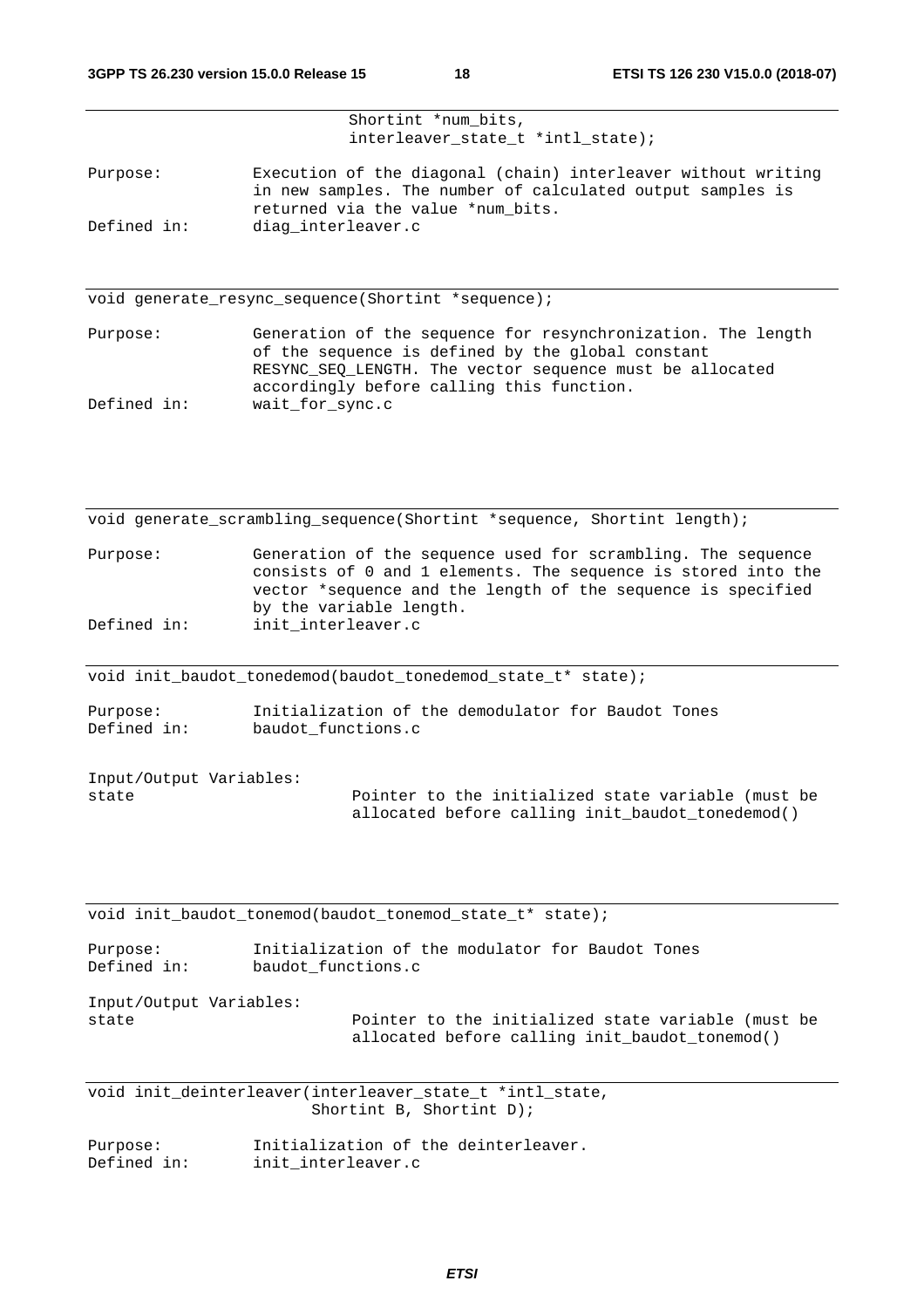void init\_ctm\_receiver(rx\_state\_t\* rx\_state);

Purpose: Initialization of the CTM Receiver. Defined in: ctm\_receiver.c

output variables:

rx\_state pointer to a variable of rx\_state\_t containing the initialized states of the receiver

void init\_ctm\_transmitter(tx\_state\_t\* tx\_state);

| Purpose:<br>Defined in: | Initialization of the CTM Transmitter<br>ctm transmitter.c                              |
|-------------------------|-----------------------------------------------------------------------------------------|
| input/output variables  |                                                                                         |
| tx state                | pointer to a variable of tx state t containing<br>initialized states of the transmitter |

void init\_interleaver(interleaver\_state\_t \*intl\_state, Shortint B, Shortint D,

Shortint num\_sync\_lines1, Shortint num\_sync\_lines2);

Purpose: Function for initialization of diag\_interleaver and diag\_deinterleaver, respectively. The dimensions of the interleaver must be specified:  $B = (horizontal) blocklength, D = (vertical distance)$ According to this specifications, this function initializes a variable of type interleaver state t. Additionally, this function adds two types of sync information to the bitstream. The first sync info is for the demodulator and consists of a sequence of alternating bits so that the tones produced by the modulator are not the same all the time. This is essential for the demodulator to find the transitions between adjacent bits. The bits for this demodulator synchronization simply precede the bitstream. The second sync info is for synchronizing the deinterleaver and of a m-sequence with excellent autocorrelation properties. These bits are positioned at the locations of the dummy bits, which are not used by the interleaver. In addition, even more bits for this can be spent by inserting additional sync bits, which precede the interleaver's bitstream. This is indicated by choosing num\_sync\_lines2>0. Defined in: init\_interleaver.c

void init tonedemod(demod state t \*demod state);

Purpose: Initialization of one instance of the Tone Demodulator. The argument must contain a pointer to a variable of type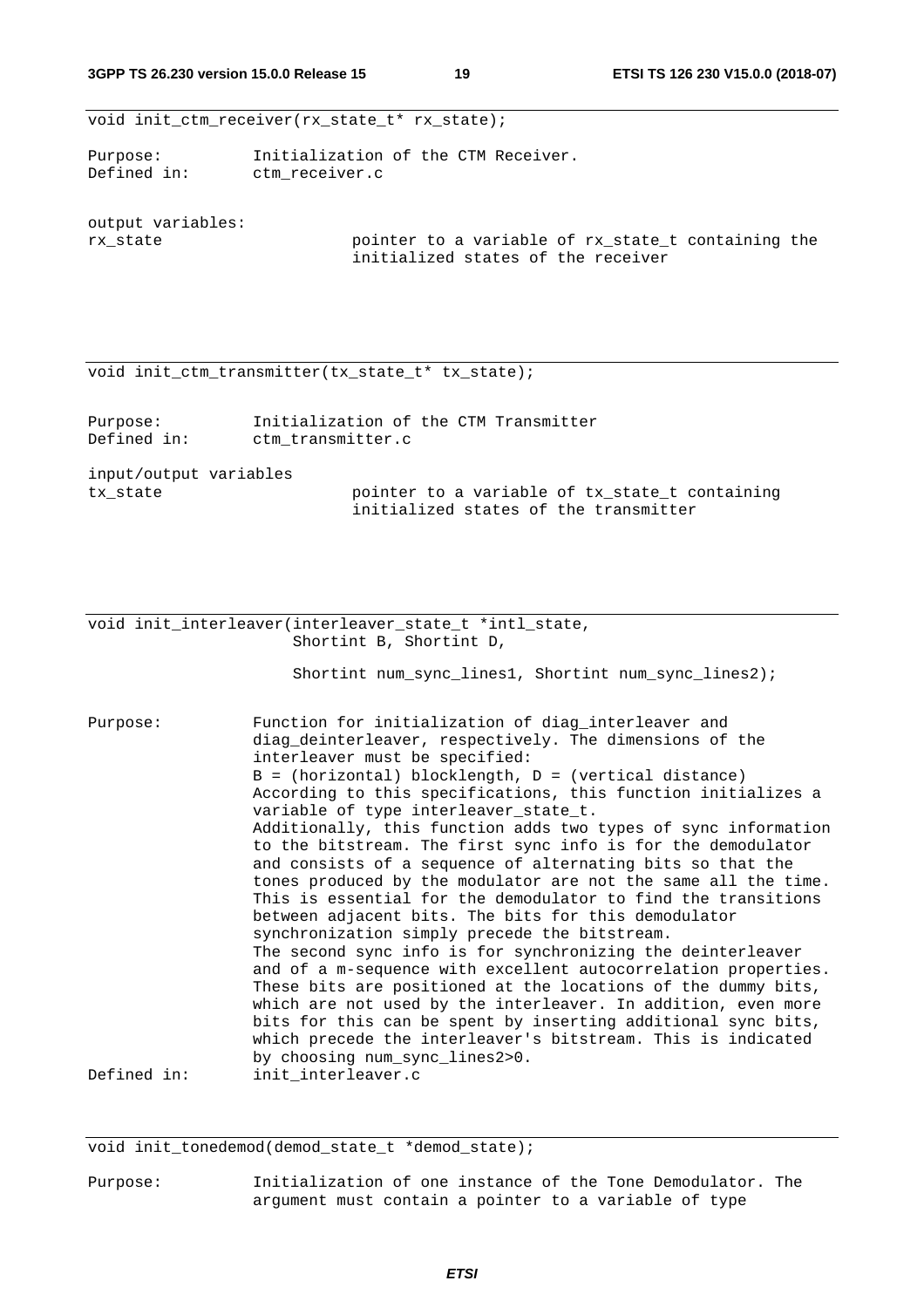demod\_state\_t, which contains all the memory of the tone demodulator. Each instance of tonedemod must have its own variable. Defined In: tonedemod.c

void init\_wait\_for\_sync(wait\_for\_sync\_state\_t \*ptr\_wait\_state, interleaver\_state\_t intl\_state);

Purpose: Initialization of the synchronization detector. The dimensions of the corresponding interleaver at the TX side must be specified by the variables B, D, and num\_sync\_lines2. Defined In: wait\_for\_sync.c Input Variables: B (horizontal) blocklength D (vertical) interlace factor num Sync line2 11 number of interleaver lines with additional sync bits (see description of init\_interleaver())

Output Variables: ptr\_wait\_state pointer to the state variable of the sync detector

int main(int argc, const char\*\* argv)

Purpose: main function of the signal adaptation Module Defined in: adaptation switch.c

Bool mutingRequired(Shortint actualIndex, Shortint \*mute\_positions, Shortint length\_mute\_positions);

Purpose: Determines whether the actual bit has to be muted, i.e. whether it is contained in the vector mute\_positions. Defined in: init interleaver.c

void m\_sequence(Shortint \*sequence, Shortint length);

Purpose: Calculates one period of an m-sequence (binary pseudo noise). The sequence is stored in the vector sequence, which must have a of  $(2^r-1)$ , where r is an integer number between 2 and 10. Therefore, with this release of m\_sequence, sequences of length 3, 7, 15, 31, 63, 127, 255, 511, or 1023 can be generated. The resulting sequence is bipolar, i.e. it has values -1 and +1. Defined in: m\_sequence.c

void polynomials(Shortint rate, Shortint k, Shortint\* polya, Shortint\* polyb, Shortint\* polyc, Shortint\* polyd);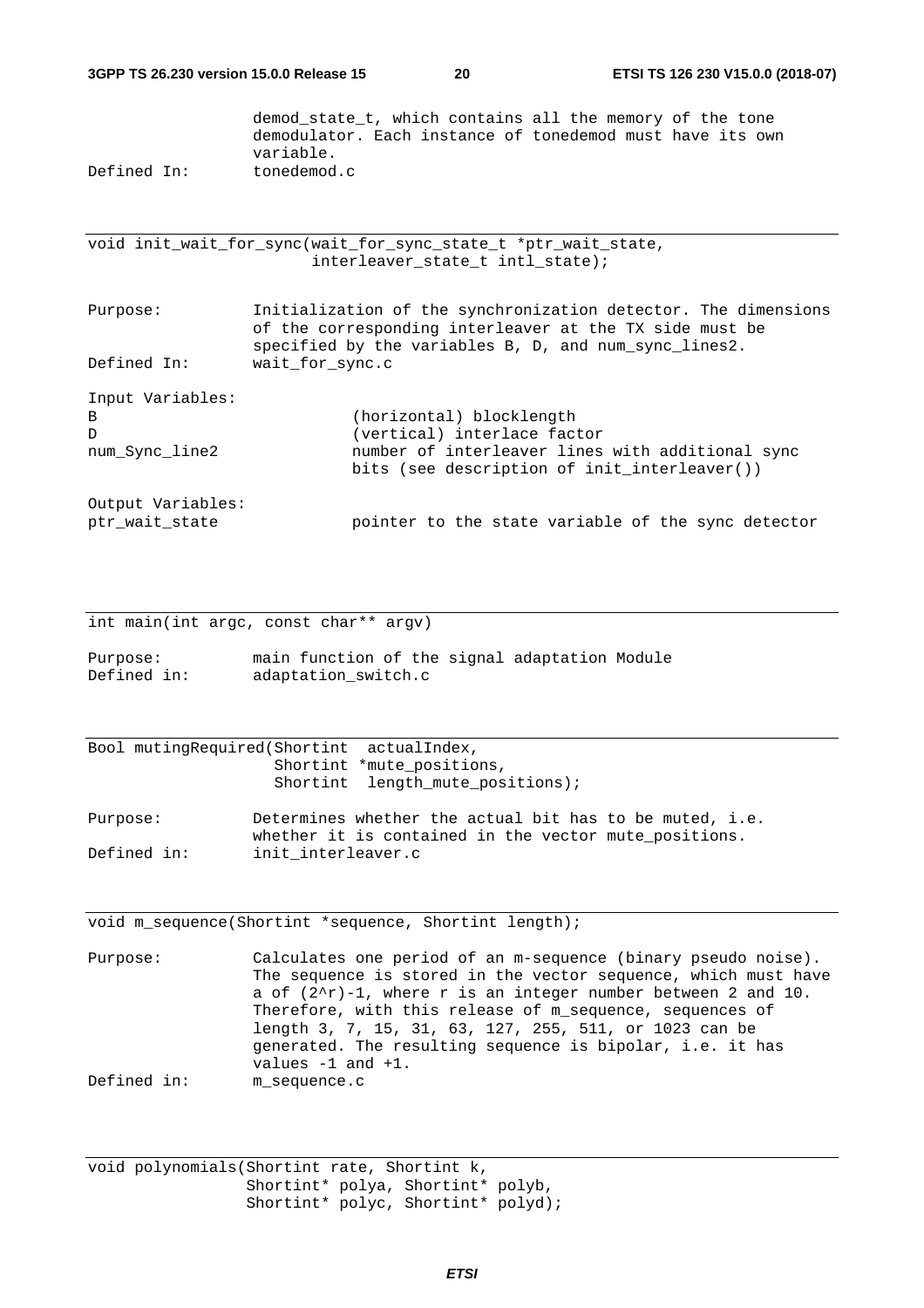| Purpose:                                                  | rate = $\{2, 3, or 4\}$ | Returns the polynomials for the convolutional encoder and the<br>Viterbi decoder for various rates and constraint lengths. The<br>following parameters are supported:<br>$k = \{3, 4, 5, 6, 7, 8, 9\}$ |
|-----------------------------------------------------------|-------------------------|--------------------------------------------------------------------------------------------------------------------------------------------------------------------------------------------------------|
| Defined in:                                               | conv poly.c             |                                                                                                                                                                                                        |
| Input Variables:<br>rate<br>k                             |                         | Rate of the convolutional encoder $(2, 3, or 4)$<br>Constraint length (length of the impulse response<br>of the encoder)                                                                               |
| Output Variables:<br>poly a<br>poly b<br>poly c<br>poly d |                         | Vector with polynomials #1<br>Vector with polynomials #2<br>Vector with polynomials $#3$ (only if rate $> 2$ )<br>Vector with polynomials $#4$ (only if rate > 3)                                      |

void reinit deinterleaver(interleaver state t \*intl state);

| Purpose:    | Re-Initialization of the deinterleaver. |  |
|-------------|-----------------------------------------|--|
| Defined in: | init interleaver.c                      |  |

void reinit\_interleaver(interleaver\_state\_t \*intl\_state);

Purpose: Re-initialization of the deinterleaver Defined in: init\_interleaver.c

void reinit\_wait\_for\_sync(wait\_for\_sync\_state\_t \*ptr\_wait\_state);

| Purpose:    | Reinitialization of synchronization detector. This function is |
|-------------|----------------------------------------------------------------|
|             | used in case that a burst has been finished and the            |
|             | transmitter has switched into idle mode. After calling         |
|             | reinit_wait_for_sync(), the function wait_for_sync() inhibits  |
|             | the transmission of the demodulated bits to the deinterleaver, |
|             | until the next synchronization sequence can be detected.       |
| Defined In: | wait for sync.c                                                |

void shift\_deinterleaver(Shortint shift, Shortint \*insert\_bits,

interleaver state t \*ptr state);

Purpose: Shift of the deinterleaver buffer by <shift> samples. shift>0 -> shift to the right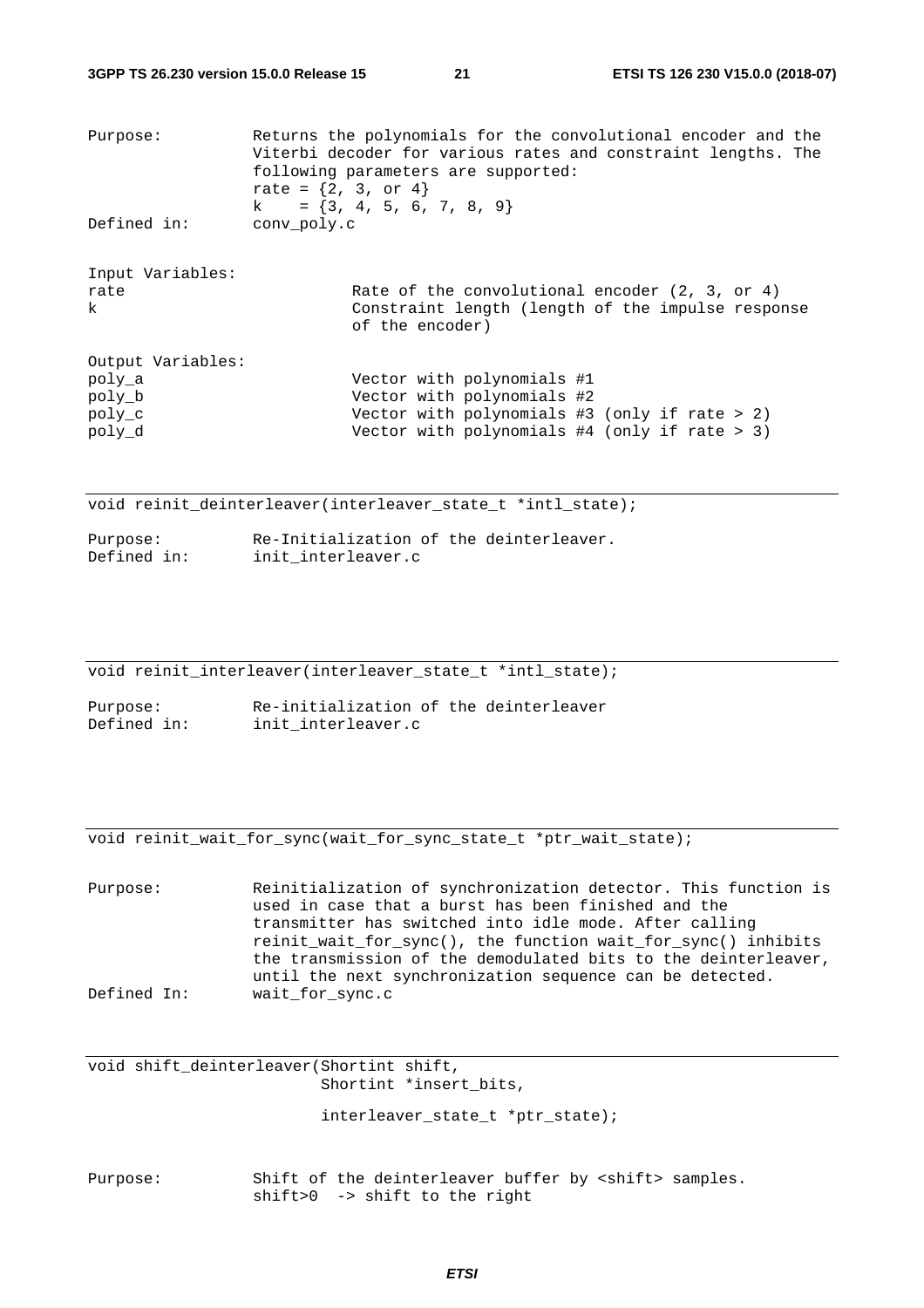|             | shift<0 -> shift to the left                                             |
|-------------|--------------------------------------------------------------------------|
|             | The elements from <insert bits=""> are inserted into the</insert>        |
|             | resulting space. The vector <insert bits=""> must have at least</insert> |
|             | abs(shift) elements.                                                     |
| Defined in: | diag deinterleaver.c                                                     |

Shortint sin\_fip(Shortint phase\_value);

Purpose: Fixed Point sine function, returns the following value: sin\_fip(phase\_value) = round(32767\*sin(2\*pi\*50/8000\*phase\_value)) phase\_value must be within the range [0...159]. This function can be used for calculating sine waveforms of frequencies that are integer-multiples of 50 Hz Defined in: sin\_fip.c

| void tonedemod(Shortint *bits_out,                                  | Shortint *rx tone vec,<br>Shortint num_in_samples,                                                                                                                                                                                                                                                                                                                                                                                                                                                                                                                    | Shortint *ptr_sampling_correction,<br>demod_state_t *demod_state);                                                                                                                                                                             |  |  |
|---------------------------------------------------------------------|-----------------------------------------------------------------------------------------------------------------------------------------------------------------------------------------------------------------------------------------------------------------------------------------------------------------------------------------------------------------------------------------------------------------------------------------------------------------------------------------------------------------------------------------------------------------------|------------------------------------------------------------------------------------------------------------------------------------------------------------------------------------------------------------------------------------------------|--|--|
| Purpose:                                                            | Tone Demodulator for the CTM using one out of four tones for<br>coding two bits in parallel within a frame of 40 samples (5<br>$ms)$ .<br>The function has to be called for every frame of 40 samples of<br>the received tone sequence. However, in order to track a<br>non-ideal of the transmitter's and the receiver's clock<br>frequencies, one frame might be shorter (only 39 samples) or<br>longer (41 samples). The length of the following frame is<br>indicated by the variable *sampling_correction, which is<br>calculated and returned by this function. |                                                                                                                                                                                                                                                |  |  |
| Defined in:                                                         | tonedemod.c                                                                                                                                                                                                                                                                                                                                                                                                                                                                                                                                                           |                                                                                                                                                                                                                                                |  |  |
| input variables:                                                    |                                                                                                                                                                                                                                                                                                                                                                                                                                                                                                                                                                       |                                                                                                                                                                                                                                                |  |  |
| bits_out<br>num in samples                                          |                                                                                                                                                                                                                                                                                                                                                                                                                                                                                                                                                                       | contains the 39, 40 or 41 actual samples of the<br>received tones; the bits are soft bits, i.e. they<br>are in the range between -1.0 and 1.0, where the<br>magnitude serves as reliability information<br>number of valid samples in bits_out |  |  |
|                                                                     |                                                                                                                                                                                                                                                                                                                                                                                                                                                                                                                                                                       |                                                                                                                                                                                                                                                |  |  |
| output variables:<br>bits out<br>sampling_correction<br>demod state |                                                                                                                                                                                                                                                                                                                                                                                                                                                                                                                                                                       | contains the two actual decoded soft bits<br>is either -1, 0, or 1 and indicates whether the<br>next frame shall contain 39, 40, or 41 samples.<br>contains all the memory of tonedemod. Must be                                               |  |  |
|                                                                     |                                                                                                                                                                                                                                                                                                                                                                                                                                                                                                                                                                       | initialized using the function init_tonedemod()                                                                                                                                                                                                |  |  |

void tonemod(Shortint \*tones\_out, Shortint \*bits\_in, Shortint num\_samples\_tones\_out,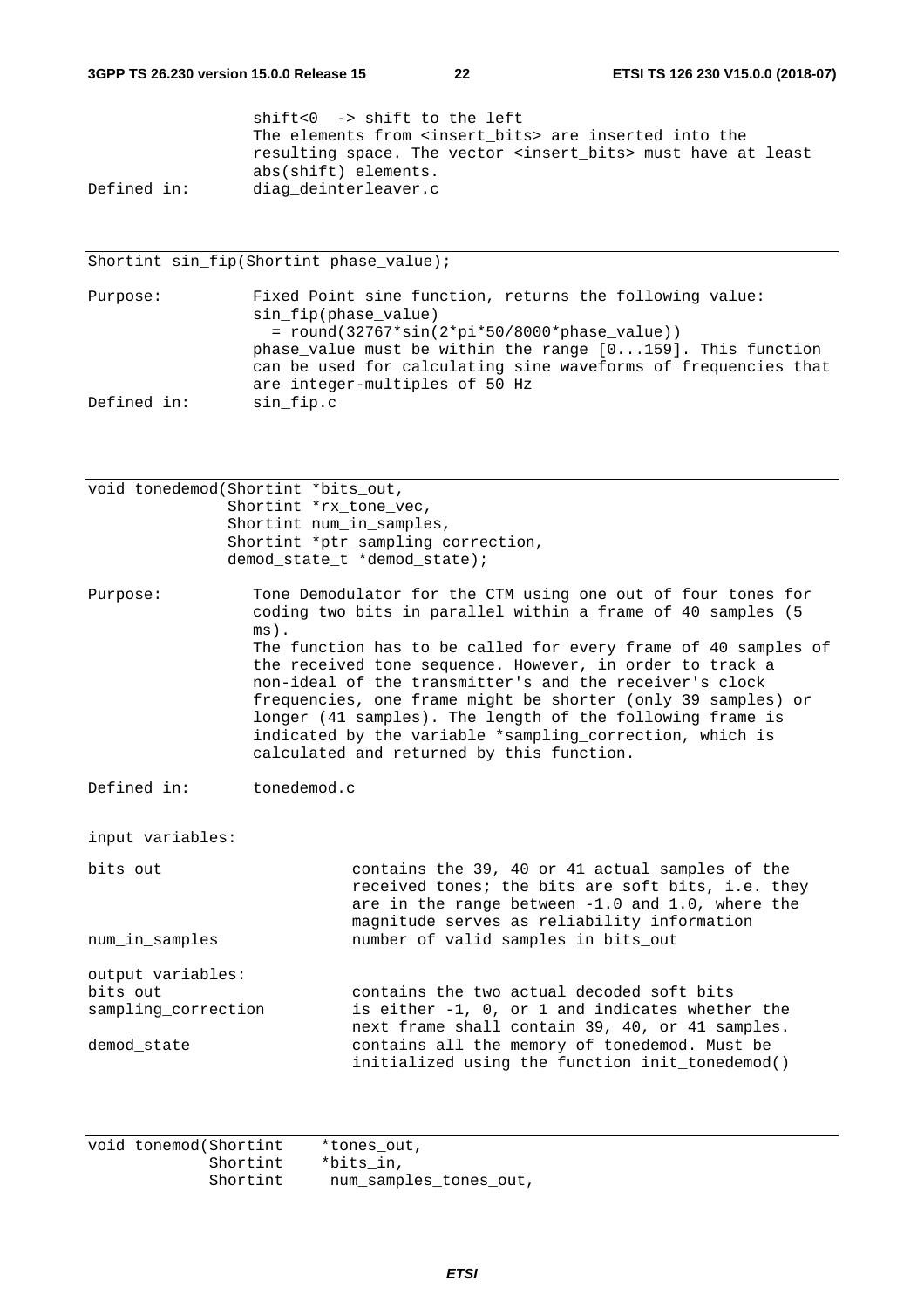| Shortint | num bits in,             |
|----------|--------------------------|
|          | mod state t *mod state); |

Purpose: Modulator for the CTM. The input vector bits in must contain the bits that have to be transmitted. The length of bits\_in must be even because always two bits are coded in parallel. Bits are either unipolar (i.e.  $\{0, 1\}$ ) or bipolar (i.e.  $\{-1,$ +1)}. The length of the output vector tones\_out must be 20 times longer than the length of bits\_in, since each pair of two bits is coded within a frame of 40 audio samples.

```
Defined In: tonemod.c
```
void transformUCS2UTF(UShortint ucsCode, fifo\_state\_t\* ptr\_octet\_fifo\_state);

Purpose: Transformation from UCS code into UTF-8. UTF-8 is a sequence consisting of 1, 2, 3, or 5 octets (bytes). See ISO/IEC 10646-1 Annex G. This routine only handles UCS codes in the range 0...0xFF since that is all that is required for the demonstration of Baudot support.

Defined In: ucs\_functions.c

Input Variables: ucsCode UCS code index

Output Variables: ptr\_octet\_fifo\_state pointer to the output fifo state buffer for the UTF-8 octets.

Bool transformUTF2UCS(UShortint \*ptr\_ucsCode, fifo\_state\_t\* ptr\_octet\_fifo\_state)

Purpose: Transformation from UTF-8 into UCS code.

This routine only handles UTF-8 sequences consisting of one or two octets (corresponding to UCS codes in the range 0...0xFF) since that is all that is required for the demonstration of Baudot support.

Defined In: ucs\_functions.c

Input/Output Variables:

ptr\_octet\_fifo\_state pointer to the input fifo state buffer for the UTF-8 octets.

Output Variables: \*ptr\_ucsCode UCS code index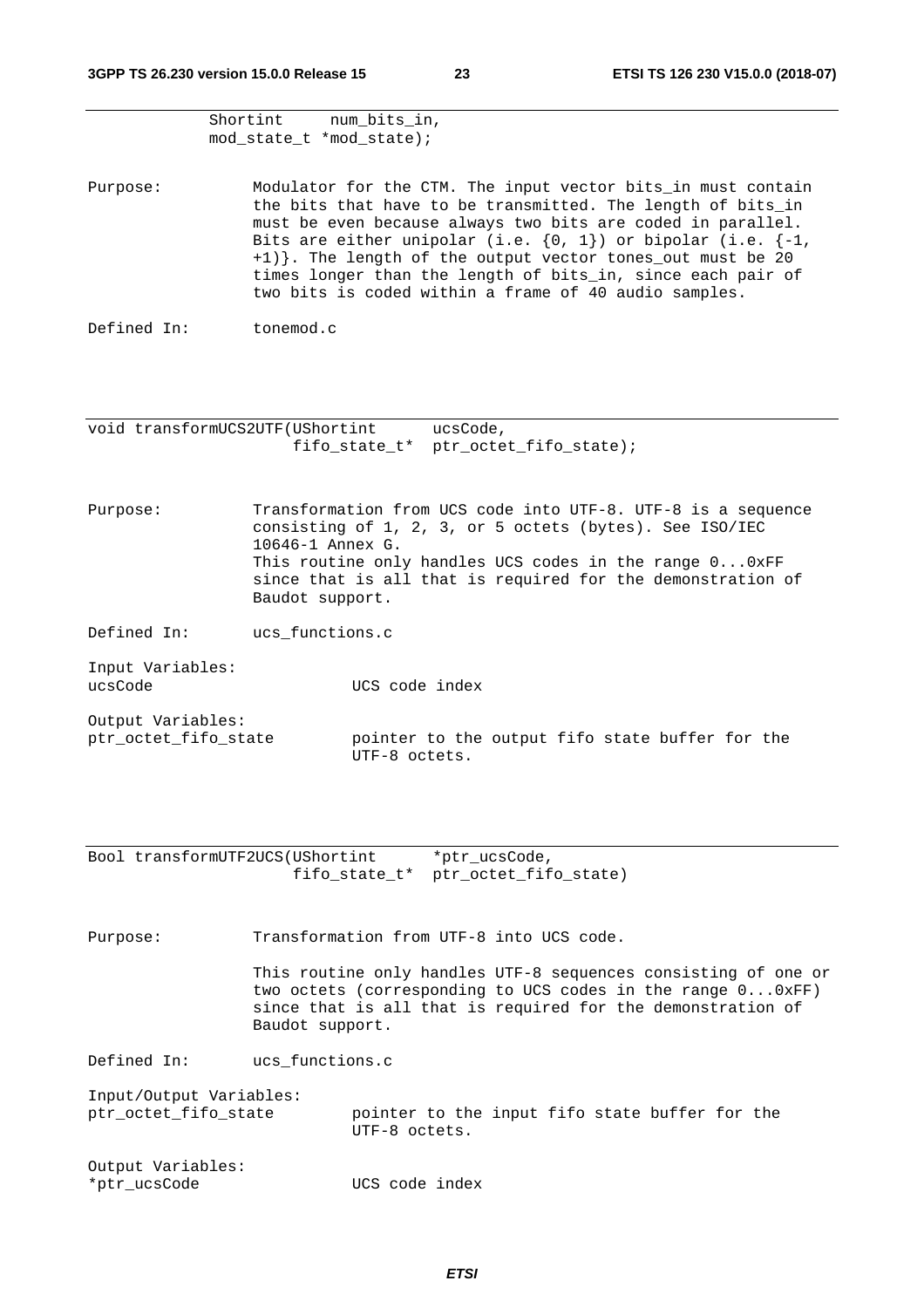| Return Value:                                   |                                                                                                                                                                                                       |
|-------------------------------------------------|-------------------------------------------------------------------------------------------------------------------------------------------------------------------------------------------------------|
| true,<br>false,                                 | if conversion was successful<br>if the input fifo buffer didn't contain enough<br>octets for a conversion into UCS code. The output<br>variable *ptr_ucsCode doesn't contain a value in<br>this case. |
|                                                 | void viterbi_exec(Shortint* inputword, Shortint length_input,<br>Shortint* out,<br>Shortint* num_valid_out_bits,<br>viterbi_t* viterbi_state);                                                        |
| Purpose:<br>Defined in:<br>viterbi.c            | Execution of the Viterbi decoder                                                                                                                                                                      |
| Input Variables:<br>inputword<br>length input   | Vector with gross bits<br>Number of valid gross bits in vector inputword.<br>length input must be an integer multiple of<br>CHC RATE.                                                                 |
| Output variables:<br>out<br>*num_valid_out_bits | Vector with the decoded net bits. The net bits are<br>either $0 \text{ or } 1$ .<br>Number of valid bits in vector out.                                                                               |
| Input/output variables:<br>*viterbi state       | state variable of the decoder                                                                                                                                                                         |

void viterbi\_init(viterbi\_t\* viterbi\_state);

| Purpose:    | Initialization of the Viterbi decoder |  |  |  |
|-------------|---------------------------------------|--|--|--|
| Defined in: | viterbi.c                             |  |  |  |

Output Variables:

\*viterbi\_state Initialized state variable of the decoder

#### void viterbi\_reinit(viterbi\_t\* viterbi\_state);

Purpose: Re-Initialization of the Viterbi decoder. This function should be used for re-setting a Viterbi decoder that has already been initialized. In contrast to init\_viterbi(), this reinit function does not calculate the values of all members of viterbi\_state that do not change during the execution of the Viterbi algorithm. Defined in: viterbi.c

Output Variables:

\*viterbi\_state Initialized state variable of the decoder

Bool wait\_for\_sync(Shortint \*out\_bits, Shortint \*in\_bits,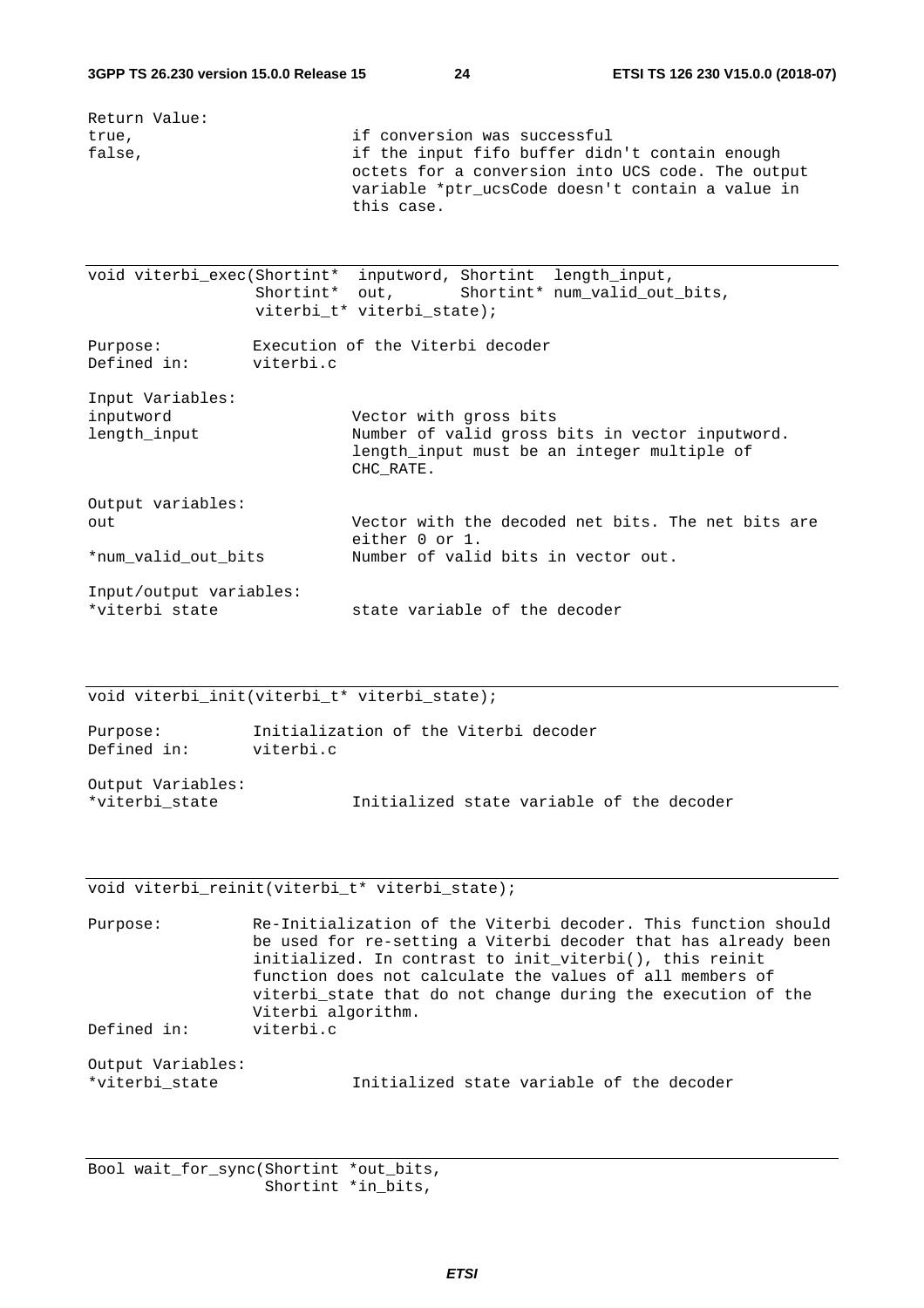|                                                                       | Shortint<br>Shortint<br>Bool | num_in_bits,<br>num_received_idle_symbols,<br>Shortint *ptr_num_valid_out_bits,<br>Shortint *ptr_wait_interval,<br>Shortint *ptr_resync_detected,<br>*ptr_early_muting_required,<br>wait_for_sync_state_t *ptr_wait_state);                                                                                                                                                                                                                                                                                                                                                                                                                                                                                             |
|-----------------------------------------------------------------------|------------------------------|-------------------------------------------------------------------------------------------------------------------------------------------------------------------------------------------------------------------------------------------------------------------------------------------------------------------------------------------------------------------------------------------------------------------------------------------------------------------------------------------------------------------------------------------------------------------------------------------------------------------------------------------------------------------------------------------------------------------------|
| Purpose:                                                              | synchronization.             | This function shall be inserted between the demodulator and<br>the deinterleaver. The function searches the synchronization<br>bitstream and cuts all received heading bits. As long as no<br>sync is found, this function returns<br>*ptr_num_valid_out_bits=0 so that the main program is able to<br>skip the deinterleaver as long as no valid bits are available.<br>If the sync info is found, the complete internal shift<br>register is copied to out_bits so that wait_for_sync can be<br>transparent and causes no delay for future calls.<br>*ptr_wait_interval returns a value of 0 after such a<br>synchronization indicating that this was a regular                                                       |
|                                                                       |                              | Regularly, the initial preamble of each burst is used as sync<br>info. In addition, the resynchronization sequences, which<br>occur periodically during a running burst, are used as "back-<br>up" synchronization in order to avoid loosing all characters<br>of a burst, if the preamble was not detected.                                                                                                                                                                                                                                                                                                                                                                                                            |
|                                                                       |                              | If the receiver is already synchronized on a running burst and<br>the resynchronization sequence is detected,<br>*ptr_resync_detected returns a non-negative value in the range<br>0num_in_bits-1 indicating at which bit the<br>resynchronization sequence has been detected. If no<br>resynchronization has been detected, *ptr_resync_detected is -<br>1. If the receiver is NOT synchronized and the<br>resynchronization sequence is detected, the resynchronization<br>sequence is used as initial synchronization.<br>*ptr_wait_interval returns a value of 32 in this case due to<br>the different alignments of the synchronizations based on the<br>preamble or the resynchronization sequence, respectively. |
|                                                                       | must be                      | In order to carry all bits, the minimum length of out_bits<br>in_bits.size()-1 + ptr_wait_state->shift_reg_length                                                                                                                                                                                                                                                                                                                                                                                                                                                                                                                                                                                                       |
| Defined In:                                                           | wait_for_sync.c              |                                                                                                                                                                                                                                                                                                                                                                                                                                                                                                                                                                                                                                                                                                                         |
| InputVariables:<br>in_bits                                            |                              | Vector with bits from the demodulator. The vector's<br>length can be arbitrarily chosen, i.e. according to<br>the block length of the signal processing of the<br>main program.                                                                                                                                                                                                                                                                                                                                                                                                                                                                                                                                         |
| num_in_bits                                                           |                              | length of vector in_bits                                                                                                                                                                                                                                                                                                                                                                                                                                                                                                                                                                                                                                                                                                |
| Output Variables:<br>num_received_idle_symbols<br>out_bits            |                              | Number if idle symbols received coherently<br>Vector with bits for the deinterleaver. The number<br>of the valid bits is indicated by<br>*ptr_num_valid_out_bits.                                                                                                                                                                                                                                                                                                                                                                                                                                                                                                                                                       |
| *ptr_num_valid_out_bits<br>*ptr_wait_interval<br>*ptr_resync_detected |                              | returns the number of valid output bits<br>returns either 0 or 32<br>returns a value -1, 0,  num_in_bits                                                                                                                                                                                                                                                                                                                                                                                                                                                                                                                                                                                                                |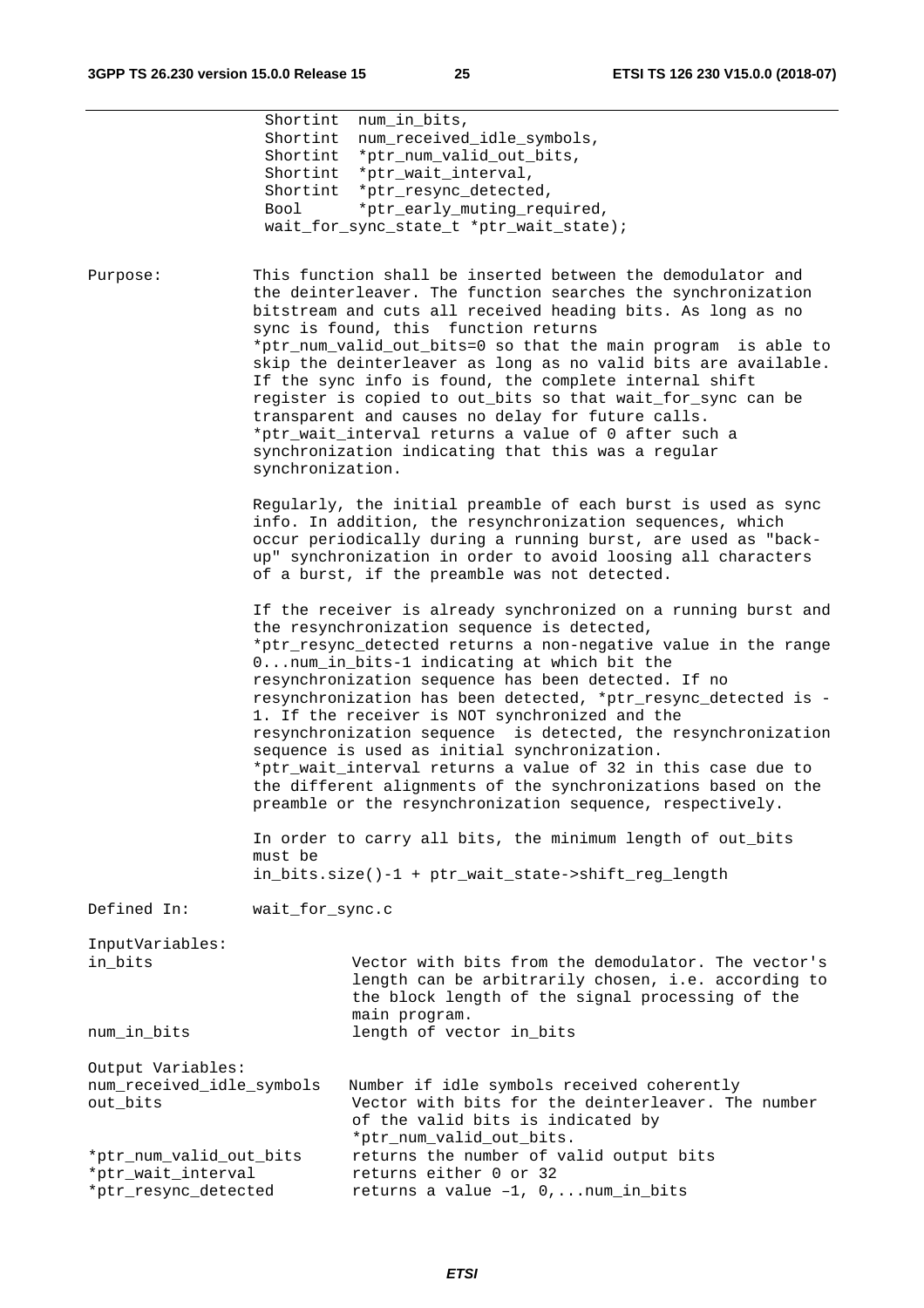\*ptr\_early\_muting\_required returns whether the original audio signal must not be forwarded. This is to guarantee that only the first CTM device will detect the preamble or resync sequence, if several CTM devices are cascaded subsequently. Input/Output Variables:

ptr\_wait\_state state information. This variable must be initialized with init\_wait\_for\_sync().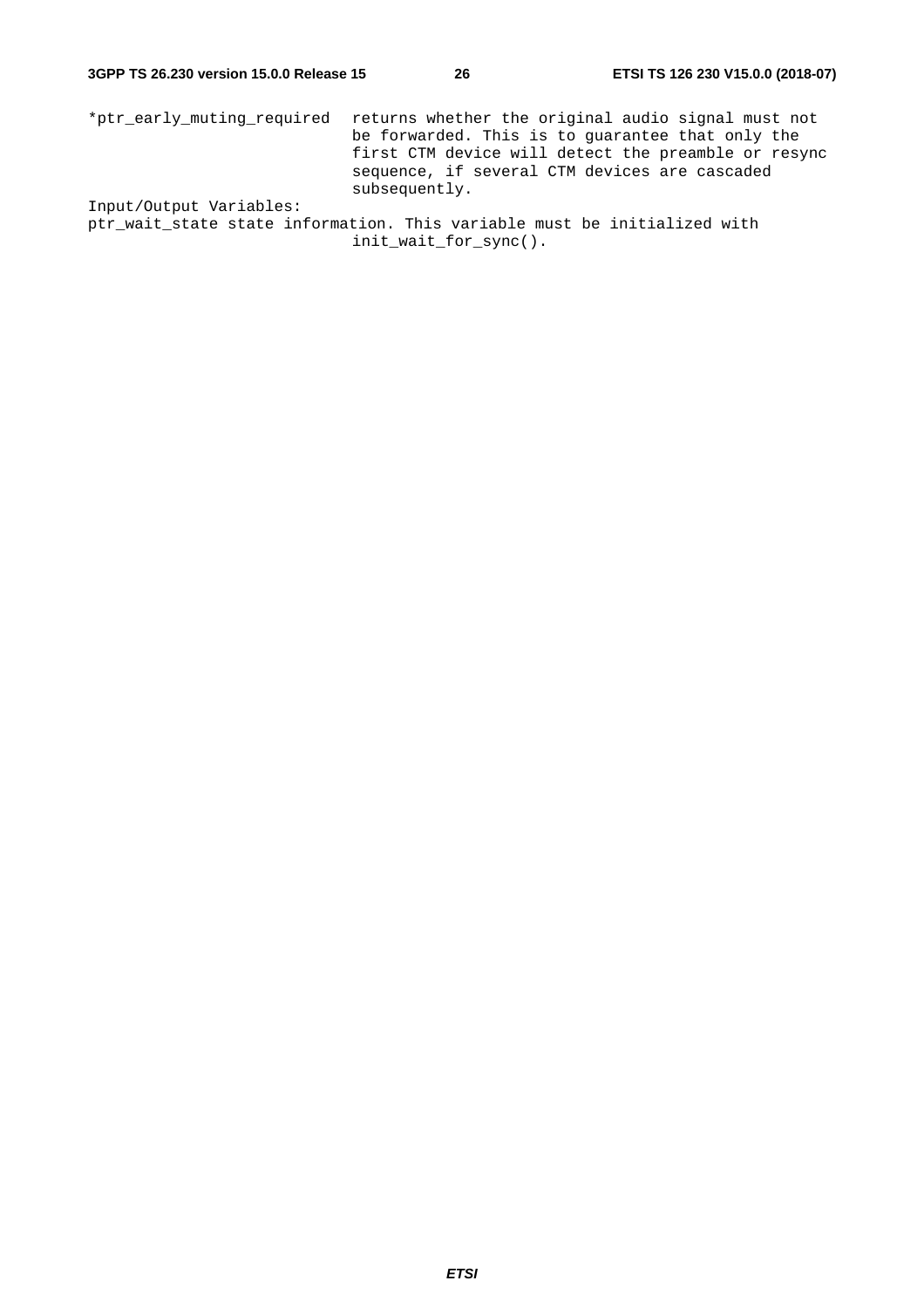### Annex A (informative): Change history

| <b>Change history</b> |                |                 |           |            |                                                                           |        |            |
|-----------------------|----------------|-----------------|-----------|------------|---------------------------------------------------------------------------|--------|------------|
| <b>Date</b>           | <b>TSG SA#</b> | <b>TSG Doc.</b> | <b>CR</b> | <b>Rev</b> | <b>Subject/Comment</b>                                                    | Old    | <b>New</b> |
| 12-2000               | 10             | SP-000570       |           |            | Specification approved for Release 4                                      |        | 4.0.0      |
| 03-2001               | 11             | SP-010108 001   |           |            | Bug fix in source code of the CTM receiver                                | 4.0.0  | 5.0.0      |
| 05-2001               |                |                 |           |            | Correct source code CTM attached                                          | 5.0.0  | 5.0.1      |
| 07-2004               |                |                 |           |            | Removed copyright terms and conditions in the<br>source code CTM attached | 5.0.1  | 5.0.2      |
| 12-2004               | 26             |                 |           |            | Version for Release 6                                                     | 5.0.2  | 6.0.0      |
| 06-2007               | 36             |                 |           |            | Version for Release 7                                                     | 6.0.0  | 7.0.0      |
| 03-2008               | 39             | SP-080006 002   |           |            | Bug fix to baudot_tonemod function in<br>baudot_functions.c               | 7.0.0  | 7.1.0      |
| 12-2008               | 42             |                 |           |            | Version for Release 8                                                     | 7.1.0  | 8.0.0      |
|                       |                |                 |           |            |                                                                           |        |            |
| 12-2009               | 46             |                 |           |            | Version for Release 9                                                     | 8.0.0  | 9.0.0      |
| 03-2011               | 51             |                 |           |            | Version for Release 10                                                    | 9.0.0  | 10.0.0     |
| 09-2012               | 57             |                 |           |            | Version for Release 11                                                    | 10.0.0 | 11.0.0     |
| 09-2014               | 65             |                 |           |            | Version for Release 12                                                    | 11.0.0 | 12.0.0     |
| 12-2015               | 70             |                 |           |            | Version for Release 13                                                    | 12.0.0 | 13.0.0     |

| <b>Change history</b>                                                                        |    |  |  |  |            |                        |                |  |
|----------------------------------------------------------------------------------------------|----|--|--|--|------------|------------------------|----------------|--|
| <b>Date</b><br><b>Rev Cat Subject/Comment</b><br><b>ICR</b><br><b>Meeting</b><br><b>TDoc</b> |    |  |  |  | <b>New</b> |                        |                |  |
|                                                                                              |    |  |  |  |            |                        | <b>version</b> |  |
| 2017-03                                                                                      | 75 |  |  |  |            | Version for Release 14 | 14.0.0         |  |
| 2018-06                                                                                      | 80 |  |  |  |            | Version for Release 15 | 15.0.0         |  |